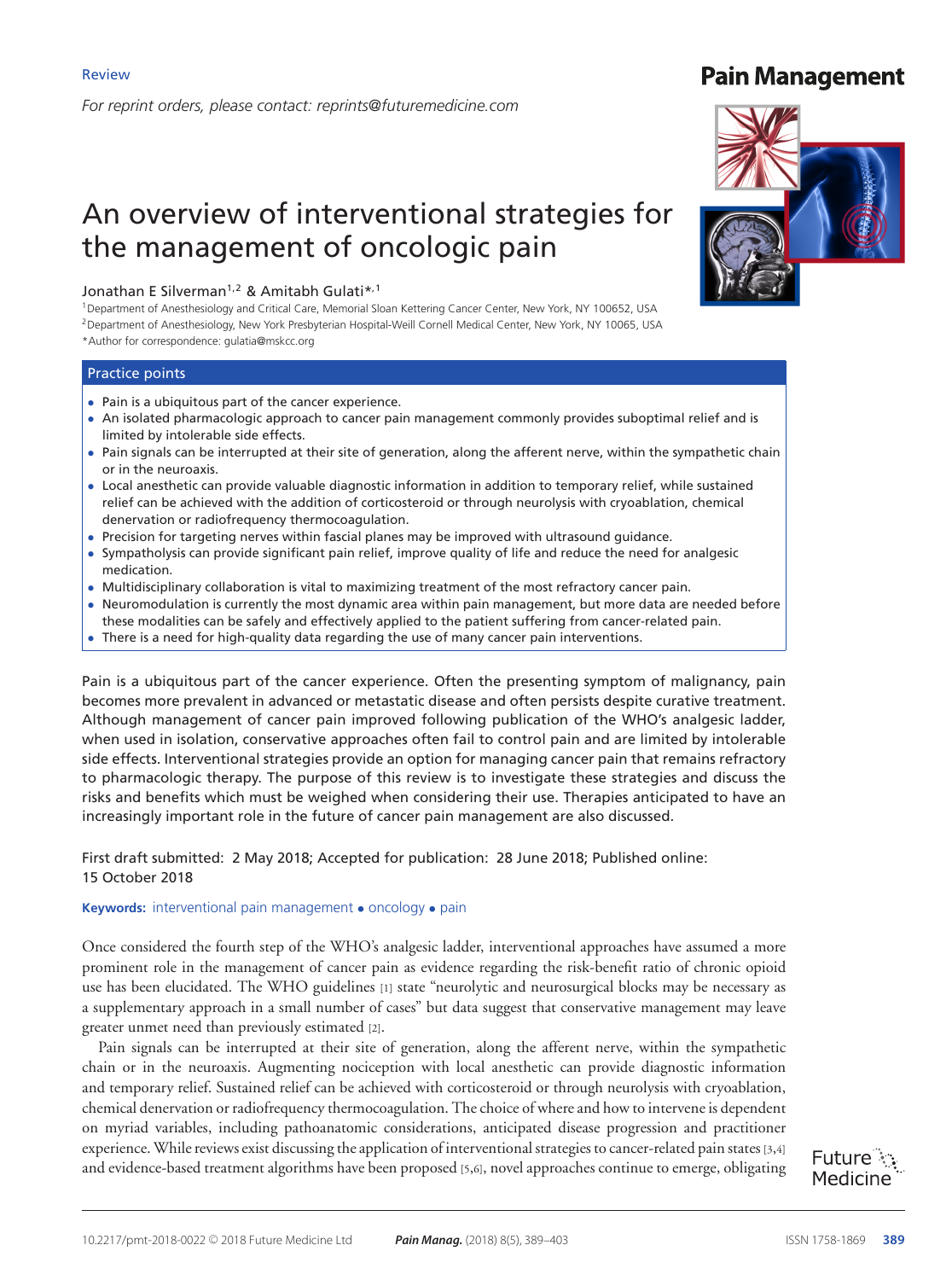| Table 1. Ultrasonographic localization of commonly targeted peripheral nerves. |                                                                                                                                                                                                                                                                                                                                                                                                                                                                                                                                                              |  |  |
|--------------------------------------------------------------------------------|--------------------------------------------------------------------------------------------------------------------------------------------------------------------------------------------------------------------------------------------------------------------------------------------------------------------------------------------------------------------------------------------------------------------------------------------------------------------------------------------------------------------------------------------------------------|--|--|
| <b>Nerve</b>                                                                   | <b>Ultrasound localization</b>                                                                                                                                                                                                                                                                                                                                                                                                                                                                                                                               |  |  |
| Maxillary (CN V2)                                                              | Probe is placed inferiorly to and parallel with the zygomatic arch to identify the pterygopalatine fossa. Care is taken to identify<br>and avoid the internal maxillary artery. Alternatively, the nerve can be blocked distally as it exits the facial bone through the<br>infraorbital foramen                                                                                                                                                                                                                                                             |  |  |
| Suprascapular                                                                  | Probe is placed with an inferolateral inclination across the supraspinous fossa to visualize the suprascapular notch deep to the<br>trapezius and supraspinatus muscles. Care is taken to identify and avoid the suprascapular vessels                                                                                                                                                                                                                                                                                                                       |  |  |
| Intercostal                                                                    | Probe is positioned sagittal over the angle of the rib to identify the (superficial to deep) external, internal and innermost<br>intercostal muscles as well as the pleura. The needle is advanced toward the inferior border of the rib until the tip lies in<br>between the inner and innermost intercostal muscles                                                                                                                                                                                                                                        |  |  |
| Intercostobrachial                                                             | Probe is positioned at the apex of the axillary fossa to visualize the axillary vein in cross section. The probe is then translated<br>proximally toward the anterior axillary line, where the serratus anterior comes into view. A slight medial obliquity is applied to<br>visualize the second intercostal space, pectoralis muscles, serratus anterior and pleura. The needle is advanced to the inferior<br>edge of the second rib, between the pectoralis minor and serratus anterior. Care is taken to identify and avoid the axillary<br>vasculature |  |  |
| Pudendal                                                                       | Probe is positioned transverse near the gluteal fold to identify the ischial spine and overlying sacrospinous and sacrotuberous<br>ligaments, between which the nerve is typically found. The needle is advanced lateral-to-medial until the plane between these<br>structures is accessed. Care is taken to identify and avoid contact with the sciatic nerve, which runs lateral to this point                                                                                                                                                             |  |  |
| Saphenous                                                                      | With the hip abducted and externally rotated, the probe is placed anteromedially at the level of the mid thigh to identify the<br>nerve in the tissue plane between the sartorius and vastus medialis muscles. Care is taken to identify and avoid the femoral<br>vessels                                                                                                                                                                                                                                                                                    |  |  |

practitioners remain up-to-date to provide the highest quality care. This review aims to describe various anatomic targets of, and approaches to, interventional cancer pain management.

## **Peripheral nerves**

As peripheral nerves branch to innervate their end-organ targets, their consistent location in reference to muscle, bone and soft tissue structures makes them amenable to interfascial blockade. Precision for targeting peripheral nerves demands a thorough understanding of neuromuscular anatomy, but accuracy may be improved with ultrasound guidance [7,8]. Common targets include the trigeminal [9], suprascapular [10], intercostal [11], intercostobrachial [12], ilioinguinal/iliohypogastric [13], pudendal [14] and saphenous [15] nerves. Table 1 describes ultrasonographic localization of common peripheral nerve targets. Multiple intercostal nerve branches can be blocked simultaneously using injections into the paravertebral space [3,16] or fascial planes surrounding the serratus anterior [17–20], transversus abdominis [21] or pectoralis [22] muscles, among others. Table 2 describes an approach to common fascial plane blocks.

While effective and generally safe, ultrasound-guided peripheral nerve blockade is not without risk. Visualization of vasculature reduces, but does not eliminate, the risk of hematoma. Direct contact with the nerve can elicit intense, albeit transient, pain. Optimizing technique reduces these ultimately innocuous consequences and minimizes the risk of a false-negative diagnostic block. Anesthesia dolorosa, or deafferentation pain, is characterized by persistent, painful hyperesthesia in a denervated region. It is estimated to occur in as many as 1.5% of patients following chemical neurolysis [22] and 3% of patients following thermocoagulation [23]. The resulting pain is often more severe and treatment refractory than the pain initially being treated. Motor blockade can also occur, although functional deficits are rare. Midline structures with paired innervation, such as bowel and bladder sphincters, may be resistant to dysfunction following unilateral denervation but are associated with the greatest morbidity if dysfunction occurs.

## **Sympathetic chain**

Sympathetic ganglia, including the stellate ganglion, celiac plexus, superior hypogastric plexus, lumbar plexus and ganglion impar are common targets in the management of neuropathic and visceral pain. Proposed mechanisms for the effects of sympatholysis include inhibition of adrenergic hypersensitivity, interruption of positive nociceptive feedback circuits and reduction of central hyperexcitability [24].

## Stellate ganglion

The stellate ganglion is formed by fusion of the inferior cervical and first thoracic sympathetic ganglia [25]. Located anterior to the seventh cervical and first thoracic transverse processes, between the scalene and longus colli muscles, it provides sympathetic input to the upper extremity, chest and face. Blockade is typically achieved by injecting local anesthetic along the anterior plane of the longus colli muscle at the level of C6, where the adjacent vertebral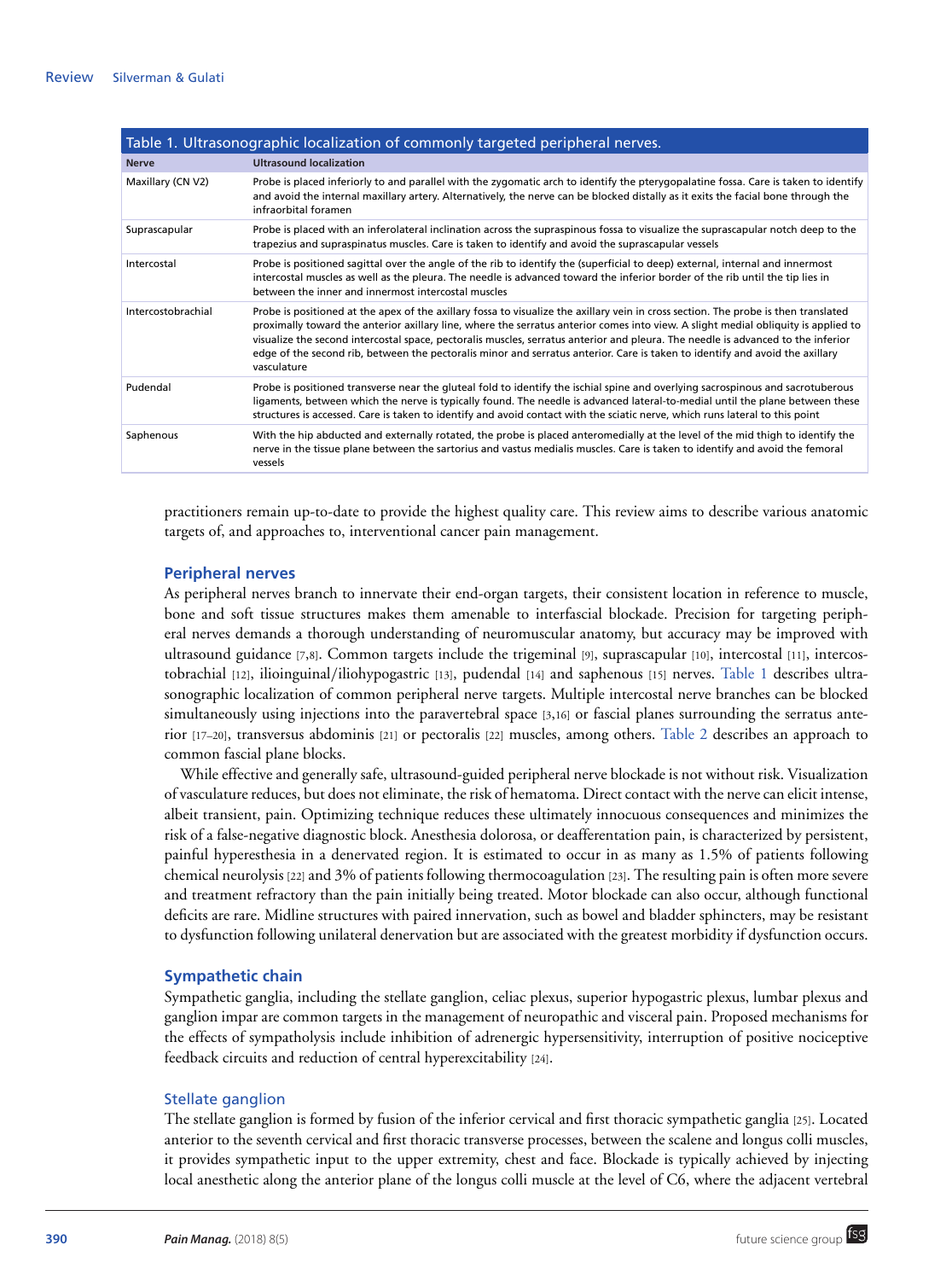| Table 2. Approach to and target of common fascial plane blocks. |                                                                                                                                                                                                                                                                  |                                                                                                                                                                                                                                                                                                                                                                                                                                                                                                                              |  |
|-----------------------------------------------------------------|------------------------------------------------------------------------------------------------------------------------------------------------------------------------------------------------------------------------------------------------------------------|------------------------------------------------------------------------------------------------------------------------------------------------------------------------------------------------------------------------------------------------------------------------------------------------------------------------------------------------------------------------------------------------------------------------------------------------------------------------------------------------------------------------------|--|
| <b>Block</b>                                                    | <b>Target</b>                                                                                                                                                                                                                                                    | Approach                                                                                                                                                                                                                                                                                                                                                                                                                                                                                                                     |  |
| Serratus plane                                                  | Lateral cutaneous branches of the intercostal nerves,<br>thoracodorsal nerve                                                                                                                                                                                     | Probe is placed in the mid-axillary line overlying the fifth rib to<br>identify the latissimus dorsi (superficial) and serratus anterior<br>(adjacent to the rib). The needle is inserted into the fascial plane<br>superficial to the serratus anterior                                                                                                                                                                                                                                                                     |  |
| Pecs I                                                          | Medial and lateral pectoral nerves                                                                                                                                                                                                                               | Probe is placed in the anterior axillary line overlying the fourth rib<br>to identify the (superficial to deep) pectoralis major, pectoralis<br>minor and serratus anterior overlying the rib. The needle is<br>advanced from supero-medial to infero-lateral, into the plane<br>between the pectoralis major and minor                                                                                                                                                                                                      |  |
| Pecs II                                                         | Lateral cutaneous branches of the T2-4 intercostal nerves.<br>May block the anterior branches if LA penetrates the<br>external intercostal or the long thoracic nerve if LA<br>spreads into the axilla through (surgically) disrupted<br>lateral pectoral fascia | Probe is placed in the anterior axillary line overlying the fourth rib<br>to identify the (superficial to deep) pectoralis major, pectoralis<br>minor and serratus anterior overlying the rib. The needle is<br>advanced from supero-medial to infero-lateral, aiming at the<br>anterior surface of the fourth rib, deep to the serratus anterior                                                                                                                                                                            |  |
| Paravertebral                                                   | Dorsal and ventral rami of the thoracic spinal nerves,<br>sympathetic trunk                                                                                                                                                                                      | Probe is placed just lateral to the spinous process at the level of the<br>transverse process. The probe is then translated inferiorly into the<br>intercostal space to identify the paravertebral space, which is<br>bordered by the superior costotransverse ligament posteriorly, the<br>parietal pleura anteriorly and the vertebral body and<br>intervertebral disk medially. The needle is advanced into this<br>wedge-shaped space, where injection of LA is observed to cause<br>anterior displacement of the pleura |  |
| Erector spinae plane                                            | Dorsal and ventral rami of the thoracic spinal nerves.<br>Possible involvement of the thoracic sympathetic fibers via<br>LA spread into the thoracic paravertebral space                                                                                         | Probe is placed 2-3 cm lateral to the thoracic spinous process to<br>identify (superficial to deep) the trapezius, rhomboid major and<br>erector spinae overlying the transverse process. The needle is<br>advanced cephalad-to-caudad, aiming at the plane between the<br>erector spinae muscle and T5 transverse process                                                                                                                                                                                                   |  |
| Transversus abdominis<br>plane                                  | Intercostal nerves, primarily T6-T12                                                                                                                                                                                                                             | Probe is placed in the mid-axillary line between the subcostal<br>margin and the iliac crest, roughly at the level of the umbilicus.<br>Three muscular layers are visualized: the external oblique<br>superficially, the internal oblique and the deep transversus<br>abdominis. The needle is advanced medial-to-lateral into the<br>fascial plane between the internal oblique and the transversus<br>abdominis muscles                                                                                                    |  |
| Ilioinguinal and<br>Iliohypogastric                             | Ilioinguinal and Iliohypogastric nerves                                                                                                                                                                                                                          | The anterior superior iliac spine is identified. The probe is<br>translated 2 cm medially and superiorly to identify the abdominal<br>muscular layers (superficial to deep): external oblique, internal<br>oblique and transversus abdominis. The needle is advanced into<br>the plane between the internal oblique and transversus<br>abdominus muscles. Both nerves reside in this plane                                                                                                                                   |  |
| Quadratus lumborum                                              | T4-L1 spinal nerves via spread of LA into the paravertebral<br>space                                                                                                                                                                                             | Probe is placed on the patient's flank, slightly cephalad to the iliac<br>crest to visualize the 'shamrock sign' comprised of the L4<br>transverse process (stem), erector spinae (posterior leaf), quadratus<br>lumborum (lateral leaf) and psoas major (anterior leaf). The needle<br>is advanced posterior-to-anterior into the fascial plane between<br>the quadratus lumborum and psoas major or erector spinae<br>muscles (two approaches to consider)                                                                 |  |
| LA: Local anesthetic.                                           |                                                                                                                                                                                                                                                                  |                                                                                                                                                                                                                                                                                                                                                                                                                                                                                                                              |  |

artery is usually protected by the bony Chassaignac tubercle. Commonly performed using ultrasound guidance, this can also be accomplished using fluoroscopy, computed tomography or palpation. Stellate ganglion blocks can be utilized in the management of pain and other sequelae from cancers of the head and neck [26], esophagus [27] and breast [28]. Risks of the procedure include needle trauma to nearby structures, including the carotid, vertebral or inferior thyroid arteries, recurrent laryngeal or vagus nerves, brachial plexus, thyroid and trachea. Pneumothorax can be avoided by choosing a target cephalad to the first thoracic vertebra. Spinal or epidural blockade is possible if the needle is advanced or medication spreads into the neural foramen.

## Celiac plexus

The celiac plexus is often at the level of the 12th thoracic or first lumbar vertebrae. It surrounds the anterior and lateral aspects of the aorta, near the takeoff of the celiac and superior mesenteric trunks. The plexus receives sympathetic fibers from the greater, lesser and least splanchnic nerves, parasympathetic fibers from the vagus nerve and sensory fibers from the phrenic and vagus nerves [29]. The primary indication for celiac plexus blockade is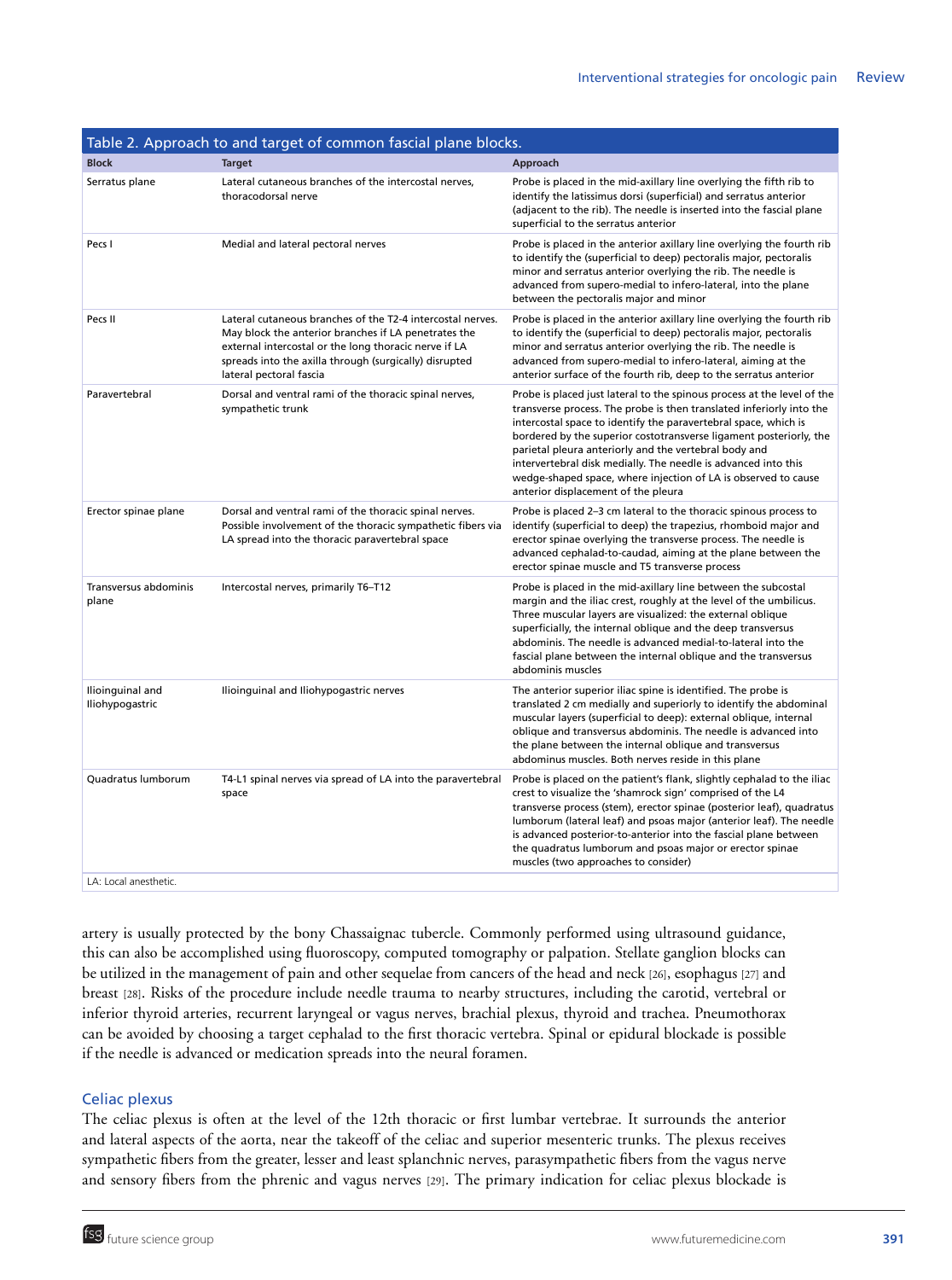visceral pain in the setting of pancreatic cancer, although pain from malignancies involving any of the upper abdominal viscera may be amenable [4,30].

There are several approaches to a celiac plexus block. The posterior, retrocrural approach utilizes computed tomography or fluoroscopy to place medication along the anterior border of the first lumbar vertebral body. While more appropriately termed a splanchnic nerve block, this method is effective and may be preferred when the plexus is distorted or displaced by lymphadenopathy [31]. Neurologic injury may occur via spread of the injectate to involve nearby somatic nerve roots or the epidural or subarachnoid spaces. With the posterior, transcrural approach, the needle is advanced through the diaphragmatic crus and medication is deposited in the potential space posterolateral to the aorta. If the aorta is penetrated, as often occurs, the needle is advanced through the anterior wall and medication is deposited directly within the plexus on its anterior surface. This approach reduces the risk of paravertebral spread and permits a single injection technique. Penetration of the muscular aorta is rarely of any significant consequence. Anterior approaches utilizing palpation or ultrasound guidance have also been described [32]. Another anterior approach utilizes endoscopic ultrasound to access the celiac plexus through the posterior gastric wall [33]. Performed concomitantly with diagnostic or therapeutic endoscopy, this approach permits fine control of needle placement through real-time visualization of needle movement but no approach has proven superior to another regarding safety or efficacy.

High-quality data support the efficacy of celiac plexus blockade, regardless of approach, for management of pain from upper abdominal cancers. Compared with placebo and active control groups, celiac plexus blockade has demonstrated superior pain relief, improved quality of life and diminished analgesic requirements [34]. It may even contribute to prolonged survival in patients with advanced pancreatic cancer [35], but the data are inconsistent [36,37].

Complications of celiac plexus blockade differ based on approach, but image-guided approaches are considered safe. Most complications are transient and minor, including injection site pain and diarrhea from unopposed parasympathetic activity. Orthostatic hypotension can occur due to dilation of the splanchnic vasculature following loss of sympathetic tone. Severe complications, including pneumothorax, vascular injury, hematuria, sexual dysfunction, pleuritis, pericarditis, and retroperitoneal abscess have been reported but are rare [29]. There are also several reports of spinal cord injury after celiac plexus blockade [38,39], attributed to occlusion or spasm of radicular arteries.

#### Lumbar sympathetics

The lumbar sympathetic plexus is located anterolateral to the second through fourth lumbar vertebral bodies. Blockade of the plexus, or the splanchnic nerves along which visceral afferent signals are transmitted from the plexus to the sympathetic trunk, is typically approached posteriorly using fluoroscopic guidance. Less commonly, computed tomography [40] or MRI [41] is employed. While a single, high-volume injection is often adequate, a multilevel approach may be more efficient [42].

Lumbar sympathetic blocks are used in the management of many painful conditions of the lower abdomen, pelvis and lower extremity [43]. High-quality evidence supporting this use of technique is sparse; however, and comes primarily from patients with lower extremity complex regional pain syndrome. In the complex regional pain syndrome population, radiofrequency denervation and injections of local anesthetic, saline, phenol and botulinum toxin have all been shown to provide relief, with only botulinum toxin proving more effective than others in comparative studies [44]. Risks of lumbar sympathetic blockade include injection site pain, motor or sensory deficits secondary to spread of medication into the epidural or subarachnoid space, visceral perforation, genitofemoral nerve injury and priapism [45–47].

#### Superior hypogastric plexus

The superior hypogastric plexus, which contains sympathetic, parasympathetic and visceral afferent fibers [48], is located anterior to the bifurcation of the abdominal aorta. It can be targeted in the management of pelvic pain secondary to genitourinary, gynecologic and colorectal cancers. Traditionally, fluoroscopic guidance is used to deposit local anesthetic, alcohol or phenol alongside the anterolateral fifth lumbar vertebral body [49]. Computed tomography is used for guidance in some centers [50]. More recently, transdiscal [51] and ultrasound-guided [52] approaches have been described. Pain relief on the order of 70% has been demonstrated [49,53], which can be improved to >90% when used as part of multimodal therapy [49]. There is no evidence than any one technique results in improved analgesia when compared with another technique.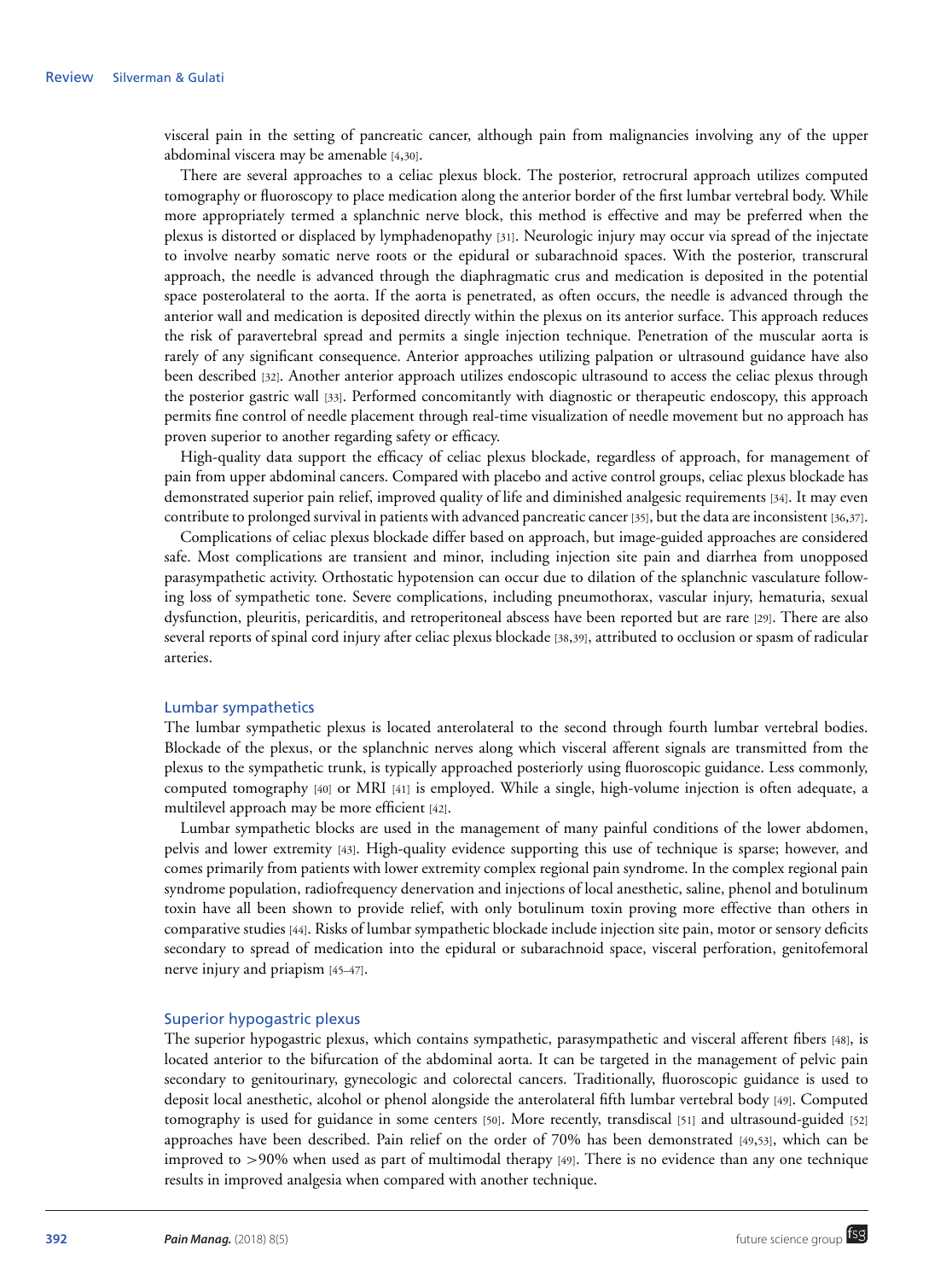## Ganglion impar

The ganglion impar (Walther's ganglion) is located on the ventral surface of the coccyx. It supplies nociceptive and sympathetic fibers to the perineum, rectum, distal urethra, vulva, scrotum and distal vagina [54]. Ganglion impar neurolysis was initially described for management of pelvic malignancies [49] but is now commonly used for nonmalignant coccygodynia [24,55]. The fluoroscopically guided trans-sacrococcygeal approach is preferred for its ease and safety [55], but if the sacrococcygeal or intercoccygeal joints are fused, a paracoccygeal approach becomes necessary [56]. Computed tomography [57], ultrasound [58] and magnetic resonance [59] techniques also exist. The largest efficacy studies show success rates above 80%, albeit mostly for nonmalignant pain [60,61]. Evidence of the block's efficacy in the cancer pain population is limited to case studies and small case series. Complications are rare but can include motor, sexual or bowel/bladder dysfunction, rectal perforation and sciatic nerve impingement.

## **Neuraxial procedures**

Neuraxial procedures include epidural injections or infusions; nerve root ablation or chemical neurolysis; electrical stimulation of the dorsal columns or dorsal root ganglion; intrathecal drug delivery (IDD) and stereotactic neurosurgical procedures such as cordotomy and myelotomy. Here, we will introduce treatment strategies involving the epidural space. Central neuroablative approaches will be discussed in more detail later.

#### Epidural interventions

Epidural injections are the most commonly performed procedure in the management of nonmalignant chronic pain. Their role in the care of patients with malignancy is increasing as improved disease-management strategies have created chronic diseases of cancers that were once imminently terminal. There is an extensive body of literature discussing the most appropriate approach (caudal, transforaminal or interlaminar) and injectate (local anesthetic with or without steroid, saline) but its results are far from conclusive [62-66]. The appropriateness of epidural injections has been questioned in light of its considerable risks, which include epidural abscesses or hematomas, dural tears and transient or permanent neurologic deficits from insult to the spinal cord or radiculomedullary arteries [67]. A thorough discussion of these considerations is beyond the scope of this review.

Less commonly utilized since the emergence of IDD systems, epidural infusion remains an effective alternative for management of pain at the end of life [68]. In patients too sick to undergo surgery or whose limited life expectancy brings the cost–effectiveness of intrathecal therapy into question, epidural analgesia may be considered. A catheter can be placed at the bedside under local anesthesia to provide days to weeks of relief; or tunneled under procedural sedation for longer use. With the option of patient-controlled boluses, epidural analgesia has advantages over intravenous patient-controlled analgesia or high-dose systemic opioids, including improved pain control and reduced side effects [69]. Limitations include a high rate of catheter migration, motor and bowel/bladder dysfunction, infection and concerns regarding monitoring and maintenance of the system outside of a healthcare setting.

#### Intrathecal neurolysis

Intrathecal dorsal rhizolysis via delivery of alcohol or phenol into the subarachnoid space preferentially destroys the sensory nerve rootlets, which occupy the area between the dorsal root ganglion and the dorsal horn of the spinal cord. Their greater surface portends increased susceptibility to neurolysis compared with the dorsal root ganglion or nerve root proper [70]. The anatomic separation of motor and sensory fibers within the intrathecal space theoretically permits destruction of sensory fibers without harm to motor function. Absolute sensory selectivity, however, is rarely achieved. A number of publications [71–74] suggest the technique may effectively control pain and reduce opioid requirements in patients with somatic pain, but the quality of evidence is low. Recently, the procedure has fallen out of favor given its potential for significant side effects and the boon of implanted IDD systems. Ideal candidates for intrathecal neurolysis have a life expectancy <12 months and severe, well-localized pain covering three or fewer dermatomes that is refractory to maximal-tolerated analgesic doses [70]. Response to a diagnostic local anesthetic block may also be considered a prerequisite for subarachnoid neurolysis, but evidence of superior relief in patients having undergone a positive block does not exist.

Little data support the choice of neurolytic agent. The duration of relief varies widely by patient, regardless of injectate, but alcohol may offer prolonged benefits compared with phenol [75]. Phenol, however, has a shorter onset of action, requires less volume (allowing greater dermatomal specificity) and does not cause intense burning upon injection as is typical of alcohol [70]. At low concentrations, phenol destroys nociceptive fibers with minimal motor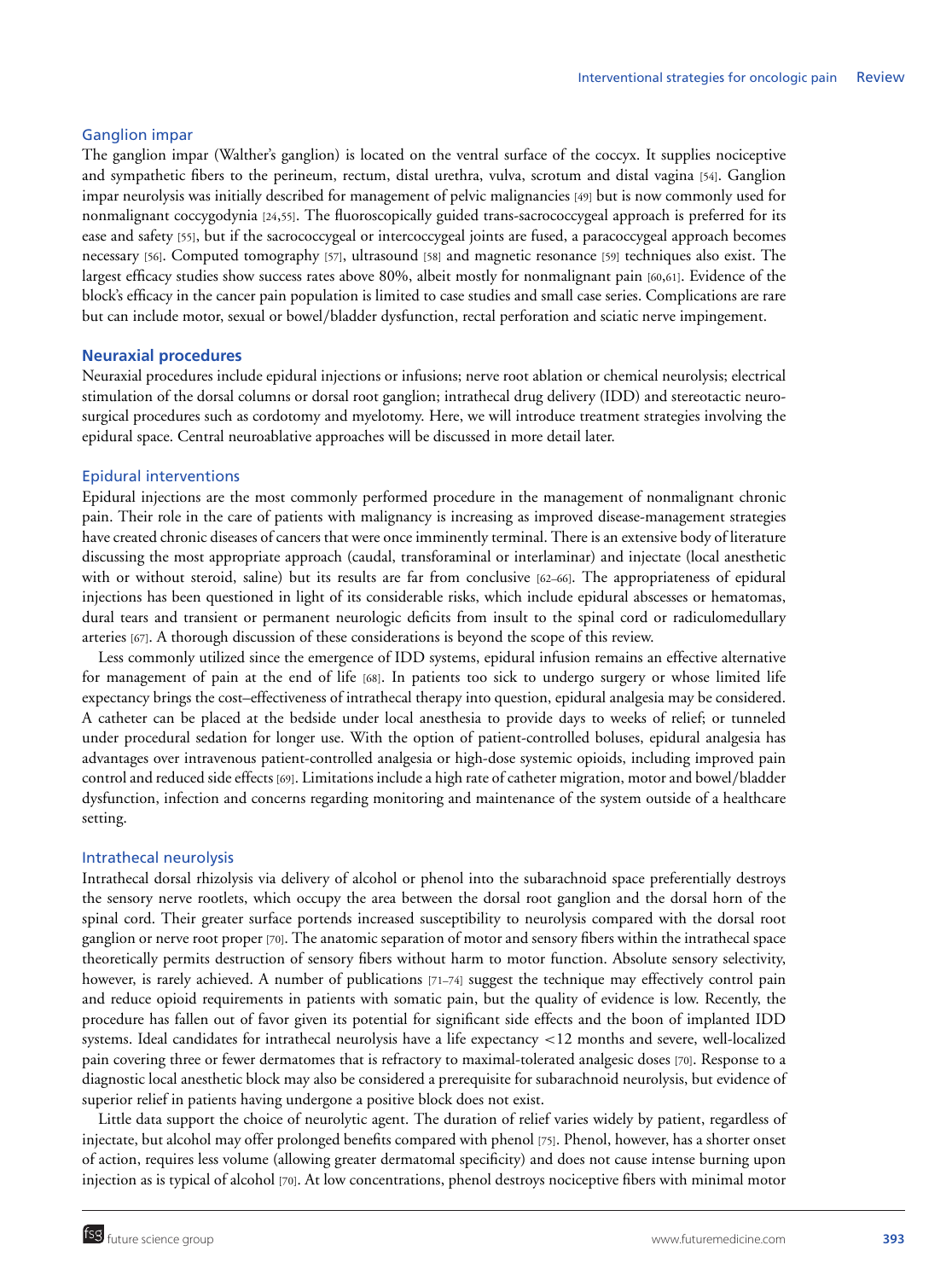side effects. Above 6%, phenol can cause axonal degradation, nerve root damage, spinal cord infarcts, arachnoiditis and meningitis [76]. At even higher doses, phenol is frankly neurotoxic, causing CNS depression and cardiovascular collapse similar to local anesthetic toxicity [77]. Additionally, phenol can damage the neural tube, destroying the pathway along which neuronal regeneration would otherwise occur, increasing the risk of aberrant reinnervation and resultant neuropathic pain [78]. Regardless of neurolytic agent, side effects include sensory, motor and autonomic system derangements and dural tears. Safety concerns plus unproven efficacy have relegated this technique to use in only the most refractory cases.

## **Surgical & interventional radiologic approaches**

When percutaneous treatment options fail, surgical techniques may offer relief. While some of these techniques fall under the purview of an adequately trained interventionalist, collaboration with surgical oncology, neurosurgery and interventional radiology is imperative to providing additional treatment options for the hardest-to-manage patients.

#### Intrathecal drug delivery

IDD is indicated when pain remains uncontrolled by an oral medication regimen whose further titration is limited by intolerable side effects. IDD provides direct access to receptor sites in the dorsal horn and reduces delivery to the brain via the blood–brain barrier [79]. IDD allows rapid dose titration at initiation or following disease progression. While drug abuse using an implanted IDD system has been described [80], the risk of medication misuse is less than with oral regimens. Follow-up appointments for pump management are generally less frequent and more streamlined than are those for chronic opioid management. Implanted IDD systems do not interfere with the ability to obtain an MRI or receive other oncologic care, although pump failure following direct exposure to a radiation field has been reported [81]. Medication delivery can be varied throughout the day based on a patient's needs and the pump allows patient-delivered rescue boluses within parameters set by the managing physician. There is even evidence that IDD can contribute to prolonged survival by reducing medication side effects and restoring eligibility for disease-modifying treatment [82].

The choice of IDD regimen is multifactorial and includes consideration of diagnosis, stage, pain type and location, prognosis, life expectancy and previous opioid exposure. Morphine was the first and remains the most commonly used medication in IDD systems. As one of three medications, and the only opioid, approved by the US FDA for intrathecal use, morphine is recommended as a first-line pump medication by the Polyanalgesic Consensus Conference [83]. Other opioids, such as fentanyl, sufentanil, hydromorphone and methadone are also used, alone or in combination with bupivacaine, clonidine, baclofen, midazolam, ketamine, octreotide and other adjuvants. When multiple medications are used in combination, stability of the admixture, priming bolus errors and permeability of the catheter tubing become concerns [84–86]. Leaching of medication from the pump tubing into the pump's rotor has been described as a cause of corrosion and premature failure. Despite this risk, the Polyanalgesic Consensus Conference supports the use of opioid–bupivacaine combinations as first-line IDD therapy for cancer pain [83].

Ziconotide, another first-line option [83], is unique in its requirement for intrathecal administration to maximize effectiveness and avoid sympatholysis [87]. A selective N-type voltage-sensitive calcium channel blocker, ziconotide can be highly effective at managing neuropathic pain [83,87–89]. Although studied in various admixtures [84–87,89], ziconotide is often utilized as first-in-pump monotherapy, for which it carries an FDA indication. Use of ziconotide is limited by cost and a slow titration schedule necessitated by neurologic, cognitive and psychological side effects seen with rapid dose escalation [88].

Additional considerations when initiating IDD include catheter tip location and drug concentration. Studies of cerebrospinal fluid (CSF) dynamics [90–92] suggest the catheter tip be placed at the spinal level corresponding to the area of greatest pain. Rather than laminar as was once postulated, CSF flow is now thought to be pulsatile, with oscillatory displacements creating eddy microcurrents but minimal net bulk flow [91]. Essentially, CSF radiates away from a source of disruption like water in a pond. Physiologically, disruption comes from changes in intrathoracic pressure during the cardiorespiratory cycle, changes in intra-abdominal pressure and spinal motion. In the presence of an IDD catheter, medication delivery provides this disruptive force, sending ripples of CSF away from the catheter tip, creating a concentration gradient across relatively few spinal levels. Factors influencing the degree of medication distribution remain incompletely understood, but include anatomic variation, pathoanatomic changes such as spinal stenosis or scoliosis, postural changes, solution density, binding characteristics of the drug to receptors in the dorsal horn and segmental variations in CSF volume and flow [91–94].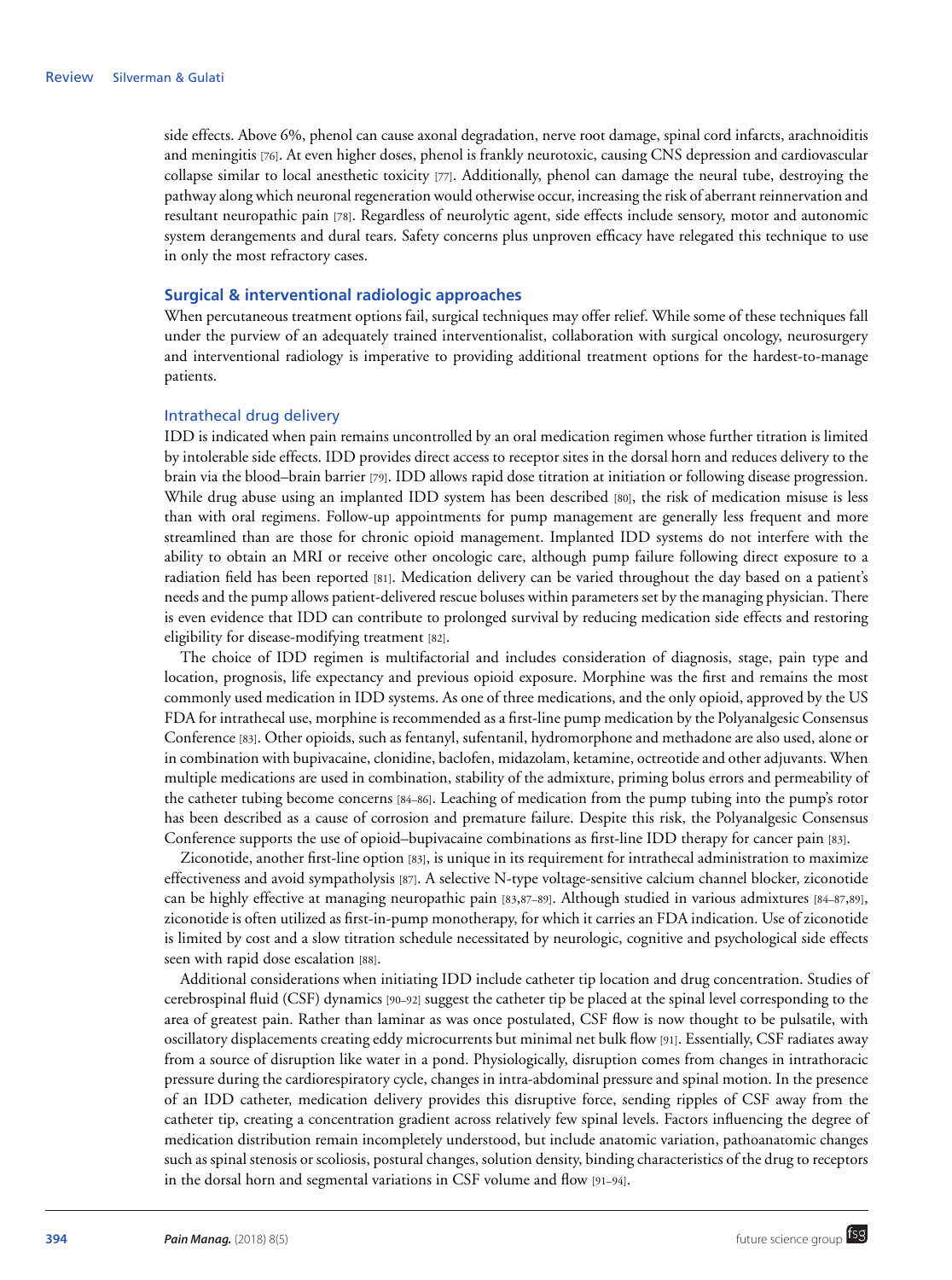Intrathecal drug concentration is primarily determined by dose, which can be estimated based on the patient's oral opioid requirement and level of pain control. Two limiting factors must be considered, however, drug solubility, which changes based on the presence of other molecules in solution, and flow rate. Precipitation of medication within the pump, as is possible with high concentrations or unstable medication admixtures, can damage the pump tubing and corrode the pump's mechanics, causing device failure [84–86,95]. Flow rate is limited by the pump, which becomes less accurate as rates approach its limits in either direction, practical considerations regarding the frequency of refills, and the risk of catheter tip granuloma, which increases when highly concentrated opioids are delivered at a slow rate [96]. These noninflammatory masses can have a mass effect on nearby neural structures and obstruct the delivery of medication, potentially precipitating withdrawal. The potential for granuloma formation also plays into catheter tip placement, as some advocate placement below the conus medullaris to reduce the risk of adhesion to the spinal cord parenchyma, which can require an extensive and complicated resection [97].

The benefits offered by IDD come with substantial risks, including procedural risks and device-related complications. Procedural risks include those related to anesthesia as well as bleeding, neurologic injury, persistent CSF leaks and infections of the wound, pocket or catheter. Device-related complications include pump failure, pump migration, including erosion through the skin. Catheter-related complications include migration out of the subarachnoid space, kinking, tearing or adhering to the spinal cord or nerve roots. Optimizing medical comorbidities, such as obesity, tobacco use and diabetes, decreases the risk of surgical complications. Preimplant psychiatric evaluation can identify patients with undiagnosed psychotic or personality disorders, ensure optimal control of mood disorders and reinforce realistic expectations of the therapy. Patient education regarding the importance of pump refill appointments is vital, as missed appointments are costly for the healthcare system, can result in medication withdrawal and may even damage the pump, necessitating surgical revision. For the patient, consequences of withdrawal range from harmless (ziconotide) to unpleasant (opioids) to life threatening (clonidine and baclofen) [98–100] but universally increase healthcare utilization and are preventable.

## Vertebral augmentation

Spinal metastases occur in up to 40% of patients with cancer [101], most commonly in the setting of multiple myeloma or from a primary lesion of the breast, lung, prostate or kidney. Each year, 5% of cancer patients will develop spinal metastases [102], which often present as pain following pathologic fracture. Average survival times in these patients is less than a year, so conservative treatment options are limited and often produce unsatisfactory results [103]. While surgical options can offer relief, many patients with end-stage disease are reluctant to pursue extensive surgery.

Vertebroplasty and kyphoplasty are image-guided percutaneous techniques which can be offered to these patients for palliative treatment of pathologic vertebral body fractures. They differ in that kyphoplasty uses a balloon tamponade to create a void prior to injection of the bone cement poly methyl methacrylate (PMMA), while vertebroplasty does not. Shared goals of the procedures include pain control, functional optimization, mechanical fracture stabilization and restoration of vertebral body height. The latter helps minimize the development of central or foraminal stenosis and their associated neurologic deficits, including paraplegia. Kyphoplasty is often combined with radiofrequency tumor ablation for additional pain relief [104,105].

Vertebral augmentation, with [104,105] or without [106-108] radiofrequency ablation, is a safe and effective alternative to surgical management of vertebral fractures but is not without risks. Complications most commonly result from cement extravasation, the rate of which varies widely in the published literature [101]. The risk likely increases with cement volumes >4 ml per level [109]. Although most cement leaks are clinically insignificant, severe neurologic or cardiorespiratory compromise from extravasation of PMMA into the central canal, neural foramen, vasculature or pleural cavity occurs at a rate of 1–2% [110]. Kyphoplasty theoretically reduces this risk by establishing a cavity into which PMMA can be injected under relatively low pressure, but there is no evidence that kyphoplasty provides superior safety or efficacy versus vertebroplasty. Other procedural risks include bleeding, infection, fracture, fat emboli, radiculopathy and hypotension [111]. An increased incidence of both remote and adjacent level fractures has been noted after cement augmentation of an index lesion [112]. Alterations in spine biomechanics are the most likely explanation for this finding, but a definitive causal relationship has not been established.

## Tumor ablation, osteoplasty & sacroplasty

Procedures most commonly performed by interventional radiologists for the management of malignant pain include tumor ablation, osteoplasty and sacroplasty. The former is an alternative to surgical resection that uses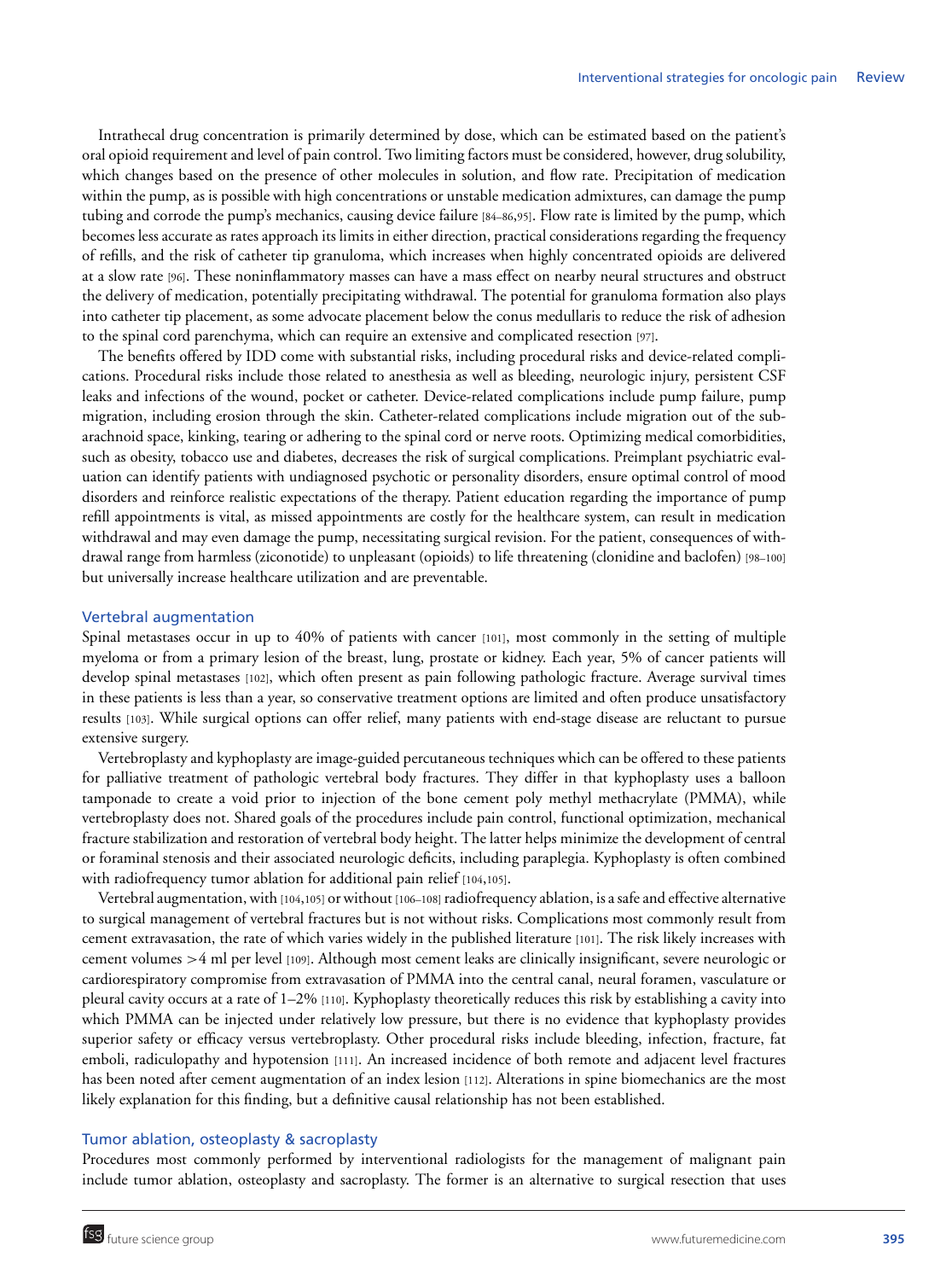computed tomography or magnetic resonance guidance for percutaneous radiofrequency, microwave, cryo- or chemical ablation of tumor cells. It is most effective for primary or secondary tumors involving the lung [113], thyroid [114], bone [115], liver [116] and kidney [117]. The risks are procedure and site specific, but also include risks of procedural sedation, often general anesthesia. These techniques offer the possibility for complete destruction of the tumor; however, making them viable alternatives in properly selected patients.

Osteoplasty and sacroplasty, similarly to vertebral augmentation, utilize bone cement to stabilize and relieve pain from lytic extraspinal bony lesions [3]. Unlike that supporting the use of kyphoplasty for vertebral fractures; however, evidence for the role of these techniques is generally of low quality, including only case reports [118–121] and small case series [6,122,123]. Despite the lack of high-quality evidence, the favorable safety profile of the procedure warrants its consideration for treatment-refractory cases and the technique has been incorporated into an evidence-based treatment algorithm for sacroiliac tumors [5].

## **Cordotomy**

Percutaneous cordotomy involves computed tomography-guided radiofrequency thermocoagulation of the lateral spinothalamic tract in the upper cervical spinal cord. The lateral spinothalamic tract, which carries pain and temperature sensation from the contralateral extremities and trunk, is organized such that selective lesioning of fibers from a single extremity is possible when using appropriate myelographic confirmation, impedance measurements and sensory-motor dissociation testing. Benefits include the potential for complete resolution of pain in the affected extremity [124]. The most common complication is a headache in a C2 dermatomal distribution [125]. Other complications include transient motor weakness or dysesthesias, bleeding, infection, sensorimotor changes from inadvertent injury to neighboring spinal tracts, bowel or bladder dysfunction, hypotension and Horner's syndrome. Bilateral procedures, especially those done using an open surgical approach without sensory testing, are not recommended as involvement of the neighboring reticulospinal tract can disrupt a patient's subconscious respiratory drive, resulting in sleep-induced respiratory arrest and death [126]. Overall, however, cordotomy is felt to be a safe procedure, with the risk of major complications being <1% [127].

## Destruction of trigeminal pathways

Trigeminal tractotomy/nucleotomy involves destruction of descending trigeminal nerve fibers in the medulla (tractotomy) or nucleus caudalis (nucleotomy). Alternatively, dorsal root entry zone lesioning involves destruction of the entire substantia gelatinosa at the level of the nucleus caudalis [128,129]. Pain fibers from cranial nerves VII, IX and X descend with the spinal tract of the trigeminal nerve into the upper cervical cord. Reliable topographic localization of these cranial nerve nociceptive fibers makes them an attractive target for intervention. Destruction of these tracts can treat dysesthetic, neurogenic, or deafferentation types of craniofacial pain, including pain from cancers of the head and neck, and anesthesia dolorosa following neurolysis [129]. In large case series [126,129–131], as many as 85% of patients with pain from craniofacial malignancies responded favorably to one or more of these procedures. The most important complication is ataxia, which is caused by lesioning of the dorsal spinocerebellar tract and is usually transient [130]. The authors of the largest case series to date [130] opined that, in light of its efficacy and safety, computed tomography-guided trigeminal tractotomy, nucleotomy and nucleus caudalis dorsal root entry zone lesioning should be considered early in the treatment of refractory facial pain.

#### Myelotomy

Extralemniscal myelotomy involves stereotactic lesioning of the central canal, typically at the occiput-C1 level. Experience with this procedure dating back to 1968 suggests efficacy in relieving pain in the upper extremities, lower extremities and trunk, including visceral pain, pain in the anatomic midline and even central pain [126], but large randomized controlled trials are lacking. Schvarcz, who coined the term in 1977 [132], reported the goal of the procedure to be disruption of a 'nonspecific, extralemniscal, polysynaptic ascending system'. Al-Chaer later posited that interruption of dorsal column fibers may 'tip the balance' away from pain perception [133]. This explanation accounted for the clinical observation of pain relief without significant sensory loss. Another theory claims that a pathway responsible for transmitting visceral pain exists in the dorsal funiculus and that destruction of this pathway disrupts 'extensive cross connections within the propriospinal system' therein [134].

Ideal candidates for myelotomy have intractable visceral pain due to pelvic or abdominal malignancies, including gastric, pancreatic, renal, colon and rectal carcinomas. Reported efficacy in the available case studies and case series is significantly less than with previously discussed procedures, but complications were rare and included transient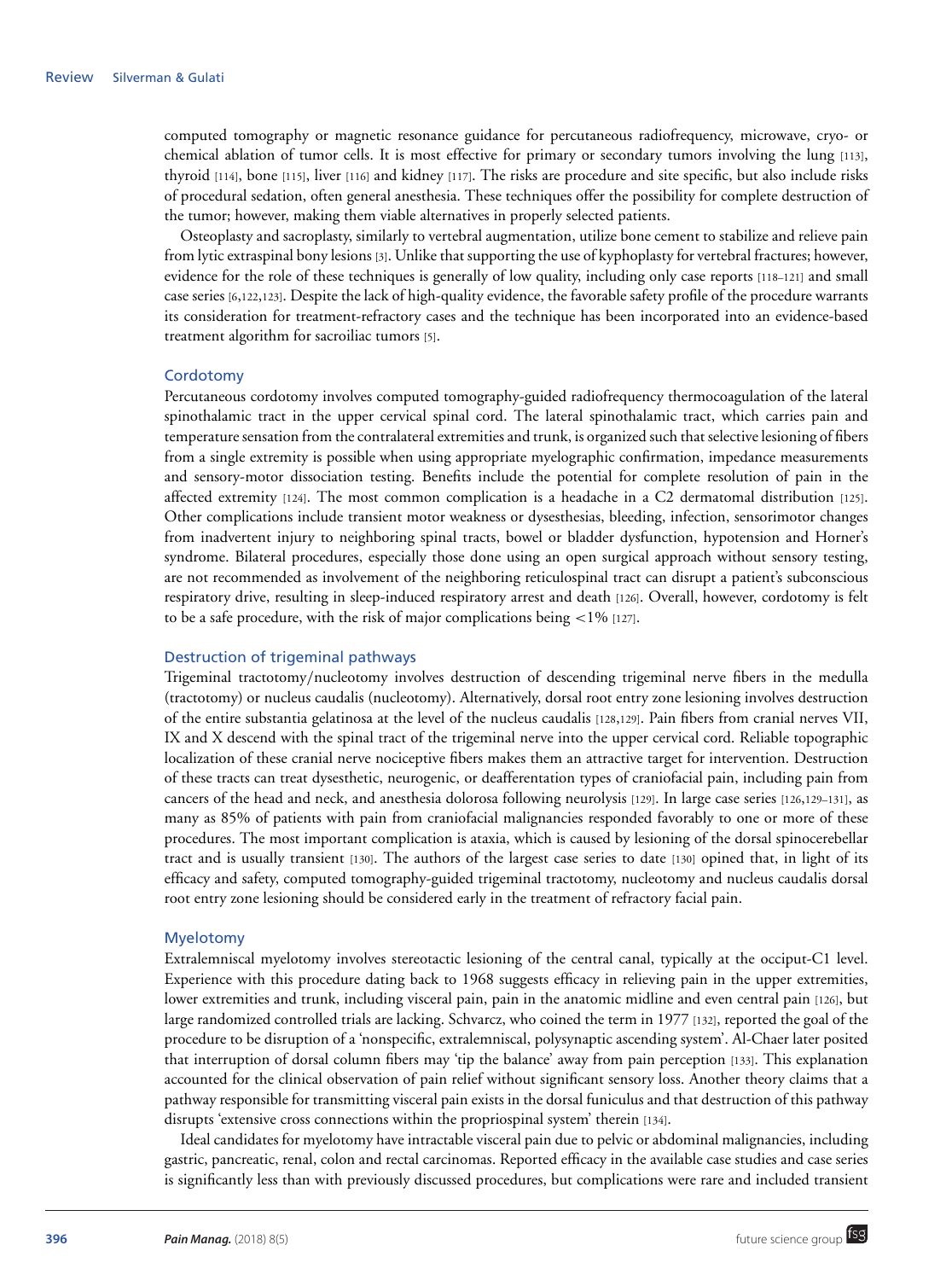hypoesthesia [126]. Following description of the procedure in the upper cervical cord, others reported lesioning of the central cord at various spinal levels, with similar results [135,136].

#### **Future perspective**

Neuromodulation is the most rapidly evolving aspect of pain management. Despite significant growth, however, evidence of these techniques for the management of oncologic pain is sparse. The most common application, transcutaneous electrical nerve stimulation, is inexpensive, safe and simple to use. Although Cochrane reviews [137,138] were unable to find high-quality data supporting the use of transcutaneous electrical nerve stimulation in patients with cancer pain, case series-level data provide evidence that this technology can be an effective nonpharmacologic adjunct for the management of cancer-related pain [139], fatigue [140] and lymphedema [141] as well as chemotherapy-induced myelosuppression [142], peripheral neuropathy [143] and nausea/vomiting [144].

Dorsal column stimulation, although first described in a patient with pain from bronchogenic carcinoma [145], likewise has only low-quality data supporting its use in patients with malignant pain [146,147]. Resolution of MRI compatibility issues and emergence of paresthesia-free stimulation paradigms should make possible conduction of high-quality, large-scale, randomized, placebo-controlled trials in patients with malignant pain. A similar role may be seen in the future for peripheral nerve stimulation.

Perhaps the fundamental improvement in interventional pain medicine is developing new guidelines or algorithms to implement the aforementioned therapies. Establishing anatomic criteria for the interventional techniques will standardize the pain treatment for emerging cancer pain syndromes. One consideration is improvement in cancer treatment is increasing survival rates. Hence, where once neurolytic options were first-line treatment, now consideration for long-term sequelae should be discussed. Nerve-sparing techniques such as neuromodulation may play more prominent role as survivorship increases. Finally, as survivorship improves, chronic noncancer pain syndromes will be more commonplace in the oncologic population (i.e., osteoarthritis). This will redirect our efforts for pain treatments in the future.

#### **Conclusion**

Pain is a common experience among patients with cancer. Interventional approaches offer the ability to control pain, improve function and enhance quality of life, both through direct analgesic effects as well as reduction or elimination of medication side effects. As the survivability of cancer continues to improve and as the dangers of long-term opioids are further elucidated, nonpharmacologic alternatives will play a more important role in the treatment of these patients. To serve this role, interventions must be applied by practitioners with a thorough understanding of the options and proper training in performing the techniques. This review seeks to fulfill the former, but only through the latter can the safety and efficacy of these interventions be optimized in an effort to improve delivery of care for patients with pain of oncologic origin.

#### Authors' contributions

Both the authors contributed to the literature review, composition and editing of the manuscript.

#### Financial & competing interests disclosure

A Gulati serves as a consultant for Medtronic and Flowonix. The authors have no other relevant affiliations or financial involvement with any organization or entity with a financial interest in or financial conflict with the subject matter or materials discussed in the manuscript apart from those disclosed.

No writing assistance was utilized in the production of this manuscript.

#### **References**

Papers of special note have been highlighted as:  $\bullet$  of interest;  $\bullet\bullet$  of considerable interest

- 1. WHO. *Cancer Pain Relief*. World Health Press, Geneva, Switzerland (1986).
- **Outlines best practice standards by which cancer pain is managed throughout the world.**
- 2. Deandrea S, Montanari M, Moja L, Apolone G. Prevalence of undertreatment in cancer pain. A review of published literature. *Ann. Oncol.* 19(12), 1985–1991 (2008).
- 3. Hochberg U, Elgueta MF, Perez J. Interventional analgesic management of lung cancer pain. *Front. Oncol.*doi:10.3389/fonc.2017.00017 (2017) (Epub ahead of print).
- 4. Vissers KCP, Kees B, Wagemans M *et al.* Pain in patients with cancer. *Pain Pract.* 11(5), 435–475 (2011).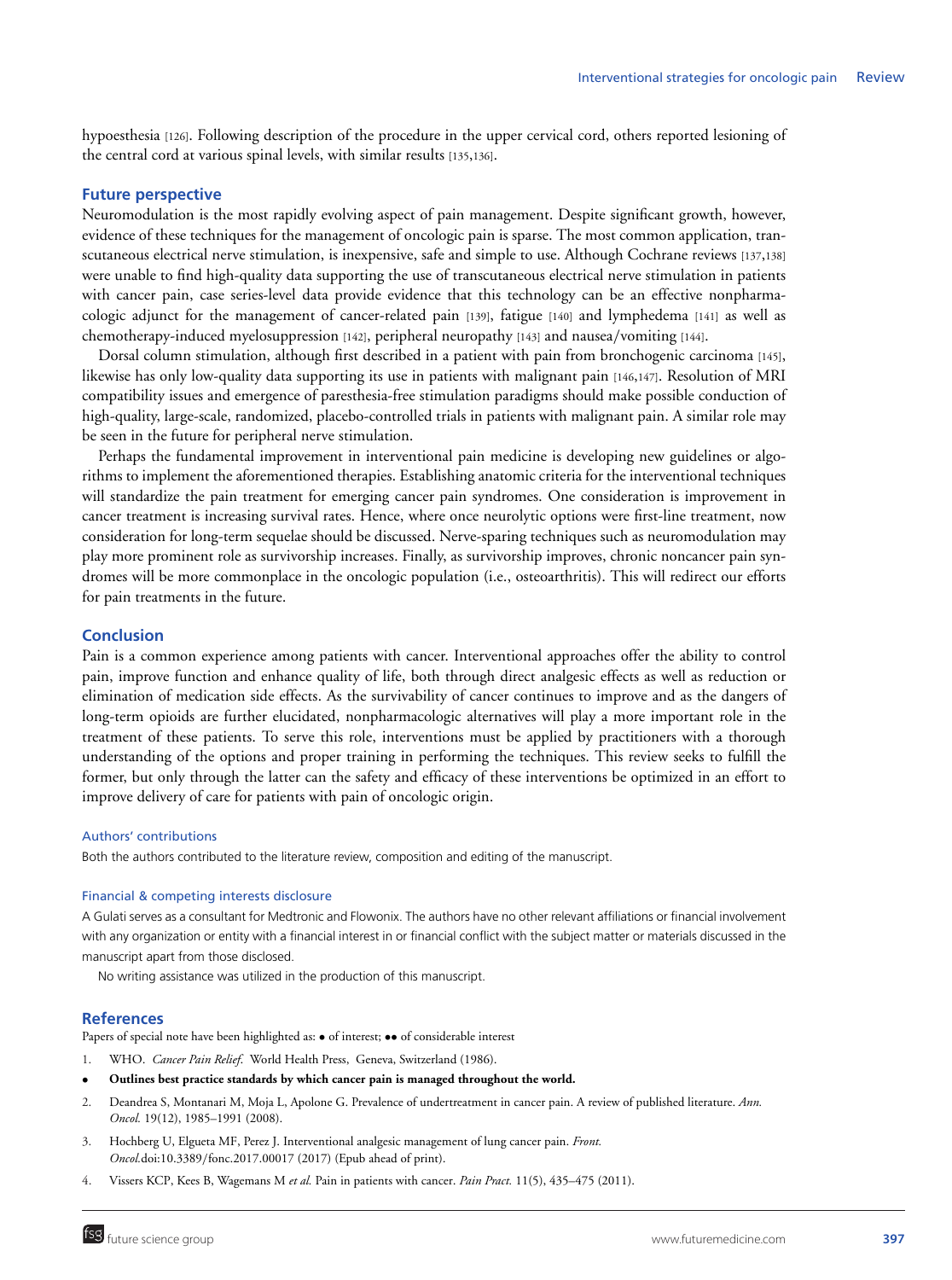- 5. Gulati A, Shah R, Puttanniah V, Hung J, Malhotra V. A retrospective review and treatment paradigm of interventional therapies for patients suffering from intractable thoracic chest wall pain in the oncologic population. *Pain Med.* 16(4), 802–810 (2015).
- **The first attempt in the literature to create an evidence-based, multidisciplinary, algorithmic approach to management of cancer pain.**
- Hutson N, Hung J, Puttanniah V, Lis E, Laufer I, Gulati A. Interventional pain management for sacroiliac tumors in the oncologic population: a case series and paradigm approach. *Pain Med.* 18(5), 959–968 (2016).
- 7. Neal JM. Ultrasound-guided regional anesthesia and patient safety: update of an evidence-based analysis. *Reg. Anesth. Pain Med.* 41(2), 195–204 (2016).
- 8. McDermott G, Korba E, Mata U *et al.* Should we stop doing blind transversus abdominis plane blocks? *Br. J. Anaesth.* 108(3), 499–502 (2012).
- 9. Nader A, Kendall MC, De Oliveria GS *et al.* Ultrasound-guided trigeminal nerve block via the pterygopalatine fossa: an effective treatment for trigeminal neuralgia and atypical facial pain. *Pain Physician* 16(5), 537–545 (2013).
- 10. Siegenthaler A, Moriggl B, Mlekusch S *et al.* Ultrasound-guided suprascapular nerve block, description of a novel supraclavicular approach. *Reg. Anesth. Pain Med.* 37(3), 325–328 (2012).
- 11. Wijayasinghe N, Duriaud HM, Kehlet H, Andersen KG. Ultrasound guided intercostobrachial nerve blockade in patients with persistent pain after breast cancer surgery: a pilot study. *Pain Physician* 19(2), 309–318 (2016).
- 12. Wisotzky E, Saini V, Kao C. Ultrasound-guided intercostobrachial nerve block for intercostobrachial neuralgia in breast cancer patients: a case series. *PMR* 8(3), 273–277 (2016).
- 13. Thomassen I, van Suijlekom JA, van de Gaag A, Ponten JE, Nienhuijs SW. Ultrasound-guided ilioinguinal/iliohypogastric nerve blocks for chronic pain after inguinal hernia repair. *Hernia* 17(3), 329–332 (2013).
- 14. Hong M, Kim Y, Park J, Hong H. Management of pudendal neuralgia using ultrasound-guided pulsed radiofrequency: a report of two cases and discussion of pudendal nerve block techniques. *J. Anesth.* 30(2), 356–359 (2015).
- 15. Saranteas T, Anagnostis G, Paraskeuopoulos T *et al.* Anatomy and clinical implications of the ultrasound-guided subsartorial saphenous nerve block. *Reg. Anesth. Pain Med.* 36(4), 399–402 (2011).
- 16. Malik T. Ultrasound-guided paravertebral neurolytic block: a report of two cases. *Pain Pract.* 14(4), 346–349 (2013).
- 17. Blanco R, Parras T, McDonnell JG, Prats-Galino A. Serratus plane block: a novel ultrasound-guided thoracic wall nerve block. *Anaesthesia* 68(11), 1107–1113 (2013).
- 18. Zocca JA, Chen GH, Puttanniah VG, Hung JC, Gulati A. Ultrasound-guided serratus plane block for treatment of postmastectomy pain syndromes in breast cancer patients: a case series. *Pain Pract.* 17(1), 141–146 (2017).
- 19. Piracha MM, Thorp SL, Puttanniah V, Gulati A. 'A tale of two planes': deep versus superficial serratus plane block for postmastectomy pain syndrome. *Reg. Anesth. Pain Med.* 42(2), 259–262 (2017).
- 20. Abdallah FW, MacLean D, Madjdpour C, Cil T, Bhatia A, Brull R. Pectoralis and serratus fascial plane blocks each provide early analgesic benefits following ambulatory breast cancer surgery: a retrospective propensity-matched cohort study. *Anesth. Analg.* 125(1), 294–302 (2017).
- 21. Hebbard PD, Barrington MJ, Vasey C. Ultrasound-guided continuous oblique subcostal transversus abdominis plane blockade: description of anatomy and clinical technique. *Reg. Anesth. Pain Med.* 35(5), 436–441 (2010).
- 22. Blomstedt PC, Bergenheim AT. Technical difficulties and perioperative complications of retrogasserian glycerol rhizotomy for trigeminal neuralgia. *Stereotact. Funct. Neurosurg.* 79(3-4), 168–181 (2002).
- 23. Ischia S, Luzzani A, Polati E, Ischia A. Percutaneous controlled thermocoagulation in the treatment of trigeminal neuralgia. *Clin. J. Pain.* 6(2), 96–104 (1990).
- 24. Gunduz OH, Kenis-Coskun O. Ganglion blocks as a treatment of pain: current perspectives. *J. Pain. Res.* 10, 2815–2826 (2017).
- 25. Pather N, Partab P, Singh B, Satyapal KS. Cervico-thoracic ganglion: its clinical implications. *Clin. Anat.* 19(4), 323–326 (2006).
- 26. Ghai A, Kaushik T, Kumar R, Wadhera S. Chemical ablation of stellate ganglion for head and neck cancer pain. *Acta. Anaesthesiol. Belg.* 67(1), 6–8 (2016).
- 27. Guo JR, Guo W, Jin XJ *et al.* Effects of stellate ganglionic block on hemodynamic changes and intrapulmonary shunt in perioperative patients with esophageal cancer. *Eur. Rev. Med. Pharmacol. Sci.* 18(24), 3864–3869 (2014).
- 28. Park JH, Min YS, Chun SM, Seo KS. Effects of stellate ganglion block on breast cancer-related lymphedema: comparison of various injectates. *Pain Physician* 18(1), 93–99 (2015).
- 29. Kambadakone A, Thabet A, Gervais DA, Mueller PR, Arellano RS. CT-guided celiac plexus neurolysis: a review of anatomy, indications, technique, and tips for successful treatment. *Radiographics* 31(6), 1599–1621 (2011).
- 30. Cao J, He Y, Liu H *et al.* Effectiveness of percutaneous celiac plexus ablation in the treatment of severe cancer pain in upper abdomen and evaluation of health economics. *Am. J. Hosp. Palliat. Care* 34(2), 142–147 (2017).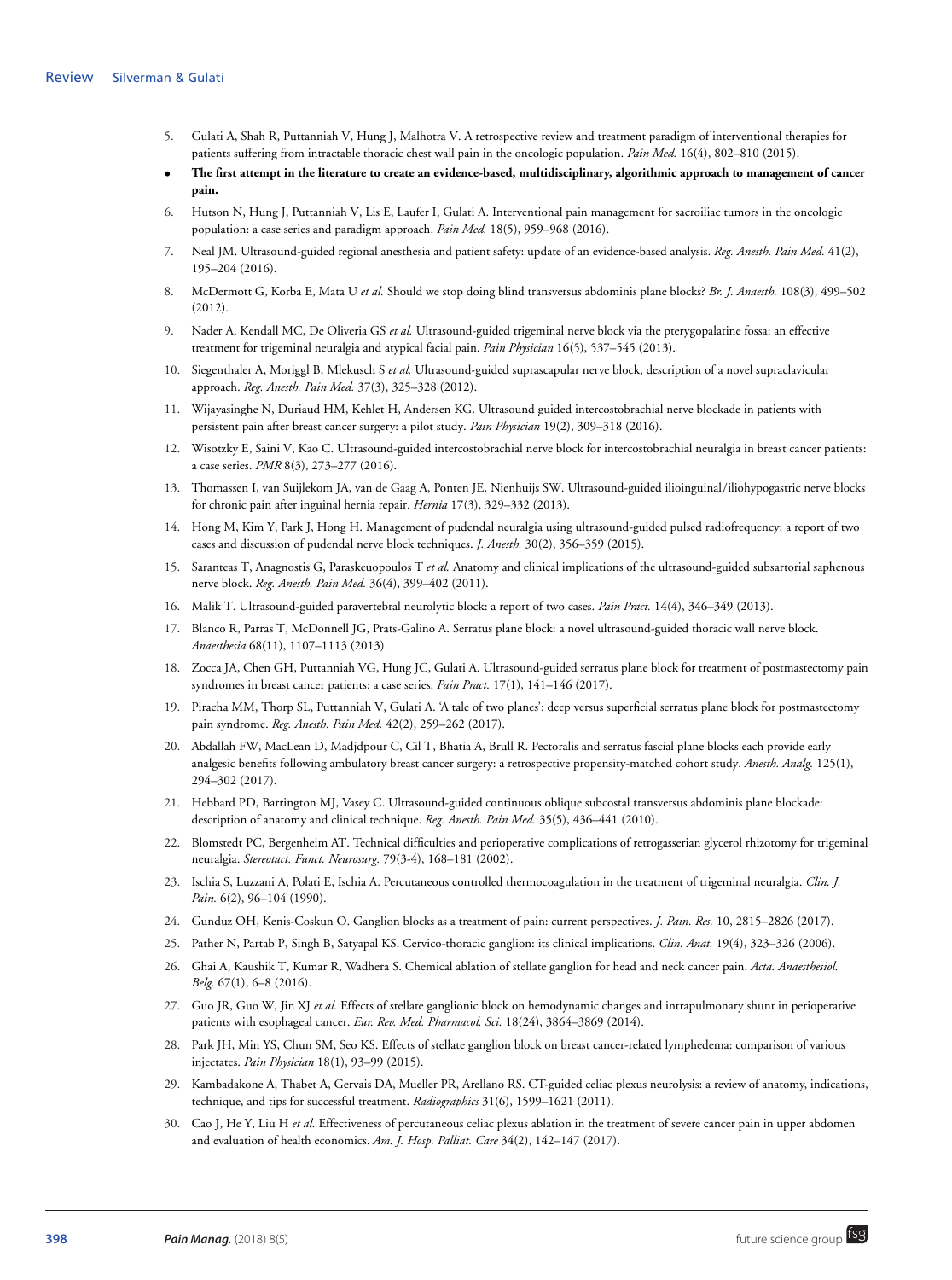- 31. Shwita AH, Amr YM, Okab MI. Comparative study of the effects of the retrocrural celiac plexus block versus splanchnic nerve block, C-arm guided, for upper gastrointestinal tract tumors on pain relief and the quality of life at a six-month follow up. *Korean J. Pain* 28(1), 22–31 (2015).
- 32. Nitschke AM, Ray CE Jr. Percutaneous neurolytic celiac plexus block. *Semin. Intervent. Radiol.* 30(3), 318–321 (2013).
- 33. Seicean A. Celiac plexus neurolysis in pancreatic cancer: the endoscopic ultrasound approach. *World J. Gastroenterol.* 20(1), 110–117  $(2014)$ .
- 34. Koyyalagunta D, Engle MP, Yu J, Feng L, Novy DM. The effectiveness of alcohol versus phenol based splanchnic nerve neurolysis for the treatment of intra-abdominal cancer pain. *Pain Physician* 19(4), 281–292 (2016).
- 35. Staats PS, Hekmat H, Sauter P, Lillemoe K. The effects of alcohol celiac plexus block, pain, and mood on longevity in patients with unresectable pancreatic cancer: a double-blind, randomized, placebo-controlled study. *Pain Med.* 2(1), 28–34 (2001).
- **Provides evidence that interventional approaches to cancer pain management might have a positive impact on survival.**
- 36. Fujii-Lau LL, Bamlet WR, Eldrige JS *et al.* Impact of celiac neurolysis on survival in patients with pancreatic cancer. *Gastrointest. Endosc.* 82(1), 46–56 (2015).
- 37. Oh TK, Lee WJ, Woo SM, Kim NW, Yim J, Kim DH. Impact of celiac plexus neurolysis on survival in patients with unresectable pancreatic cancer: a retrospective, propensity score matching analysis. *Pain Physician* 20(3), 357–365 (2017).
- 38. Minaga K, Kitano M, Imai H, Miyata T, Kudo M. Acute spinal cord infarction after EUS-guided celiac plexus neurolysis. *Gastrointest. Endosc.* 83(5), 1039–1040 (2016).
- 39. Koker IH, Aralasmak A, Unver N, Asil T, Senturk H. Spinal cord ischemia after endoscopic ultrasound guided celiac plexus neurolysis: case report and review of the literature. *Scand. J. Gastroenterol.* 52(10), 1158–1161 (2017).
- 40. Heindel W, Ernst S, Manshausen G *et al.* CT-guided lumbar sympathectomy: results and analysis of factors influencing the outcome. *Cardiovasc. Intervent. Radiol.* 21(4), 319–323 (1998).
- 41. Sze DY, Mackey SC. MR guidance of sympathetic nerve blockade: measurement of vasomotor response initial experience in seven patients. *Radiology* 223(2), 574–580 (2002).
- 42. Hong JH, Oh MJ. Comparison of multilevel with single level injection during lumbar sympathetic ganglion block: efficacy of sympatholysis and incidence of psoas muscle injection. *Korean J. Pain* 23(2), 131–136 (2010).
- 43. Abramov R. Lumbar sympathetic treatment in the management of lower limb pain. *Curr. Pain Headache Rep.* 18(4), 403 (2014).
- 44. Carroll I, Clark JD, Mackey S. Sympathetic block with botulinum toxin to treat complex regional pain syndrome. *Ann. Neurol.* 65(3), 348–351 (2009).
- 45. Feigl GC, Dreu M, Ulz H, Breschan C, Maier C, Likar R. Susceptibility of the genitofemoral and lateral femoral cutaneous nerves to complications from lumbar sympathetic blocks: is there a morphological reason? *Br. J. Anaesth.* 112(6), 1098–1104 (2014).
- 46. Sniderman M, Raghavendra M, Holtman JR Jr. Priapism following a lumbar sympathetic nerve block. *Pain Med.* 12(7), 1046–1048 (2011).
- 47. Dirim A, Kumsar S. Iatrogenic ureteral injury due to lumbar sympathetic block. *Scand. J. Urol. Nephrol.* 42(4), 395–396 (2008).
- 48. Kraima AC, vanSchaik J, Susan S *et al.* New insights in the neuroanatomy of the human adult superior hypogastric plexus and hypogastric nerves. *Auton. Neurosci.* 189, 60–67 (2015).
- 49. Plancarte R, Amescua C, Patt RB, Aldrete JA. Superior hypogastric plexus block for pelvic cancer pain. *Anesthesiology* 73(2), 236–239 (1990).
- 50. Cariati M, De Martini G, Pretolesi F, Roy MT. CT-guided superior hypogastric plexus block. *J. Comput. Assist. Tomogr.* 26(3), 428–431 (2002).
- 51. Turker G, Basagan-Mogol E, Gurbet A, Ozturk C, Uckunkaya N, Sahin S. A new technique for superior hypogastric plexus block: the posteromedian transdiscal approach. *Tohoku. J. Exp. Med.* 206(3), 277–281 (2005).
- 52. Mishra S, Bhatnagar S, Gupta D, Thulkar S. Anterior ultrasound-guided superior hypogastric plexus neurolysis in pelvic cancer pain. *Anaesth. Intensive Care* 36(5), 732–735 (2008).
- 53. de Leon-Casasola OA, Kent E, Lema MJ. Neurolytic superior hypogastric plexus block for chronic pelvic pain associated with cancer. *Pain* 54(2), 145–151 (1993).
- 54. Scott-Warren JT, Hill V, Rajasekaran A. Ganglion impar blockade: a review. *Curr. Pain Headache Rep.* 17(1), 306 (2013).
- 55. Foye PM. Ganglion impar blocks via coccygeal versus sacrococcygeal joints. *Reg. Anesth. Pain Med.* 33(3), 279–280 (2008).
- 56. Huang JJ. Another modified approach to the ganglion of Walther block (ganglion of impar). *J. Clin. Anesth.* 15(4), 282–283 (2003).
- 57. Agarwal-Kozlowski K, Lorke DE, Habermann CR, Am Esch JS, Beck H. CT-guided blocks and neuroablation of the ganglion impar (Walther) in perineal pain: anatomy, technique, safety, and efficacy. *Clin. J. Pain.* 25(7), 570–576 (2009).
- 58. Lin CS, Cheng JK, Hsu YW *et al.* Ultrasound-guided ganglion impar block: a technical report. *Pain Med.* 11(3), 390–394 (2010).
- 59. Marker DR, U-Thainual P, Ungi T *et al.* MR-guided perineural injection of the ganglion impar: technical considerations and feasibility. *Skeletal Radiol.* 45(5), 591–597 (2016).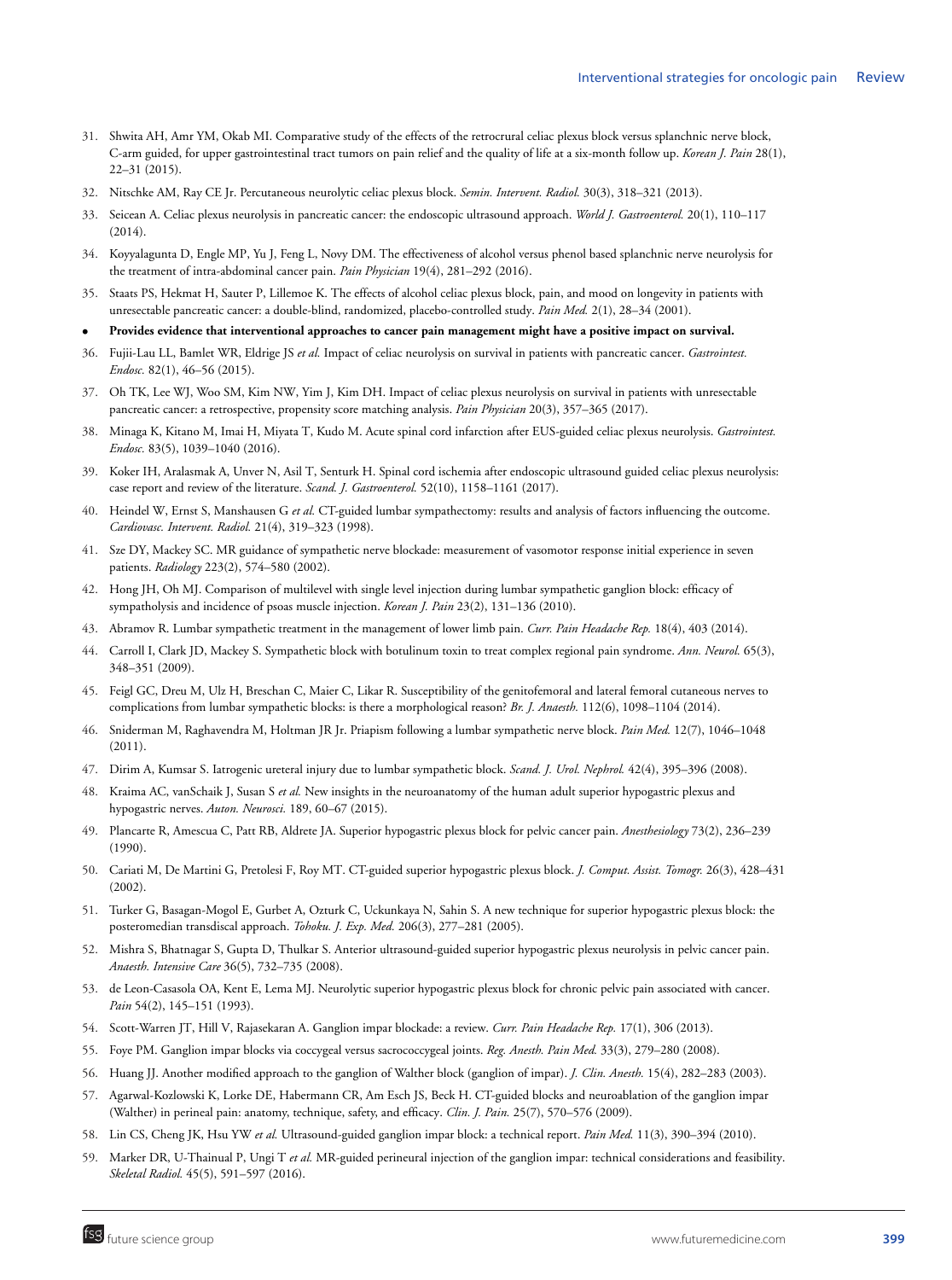- 60. Gunduz OH, Sencan S, Kenis-Coskun O. Pain relief due to transsacrococcygeal ganglion impar block in chronic coccygodynia: a pilot study. *Pain Med.* 16(7), 1278–1281 (2015).
- 61. Adas C, Ozdemir U, Toman H, Luleci N, Luleci E, Adas H. Transsacrococcygeal approach to ganglion impar: radiofrequency application for the treatment of chronic intractable coccydynia. *J. Pain Res.* 9, 1173–1177 (2016).
- 62. McCormick Z, Kennedy DJ, Garvan C *et al.* Comparison of pain score reduction using triamcinolone vs betamethasone in transforaminal epidural steroid injections for lumbosacral radicular pain. *Am. J. Phys. Med. Rehabil.* 94(12), 1058–1064 (2015).
- 63. Kennedy DJ, Plastaras C, Casey E *et al.* Comparative effectiveness of lumbar transforaminal epidural steroid injections with particulate versus nonparticulate corticosteroids for lumbar radicular pain due to intervertebral disc herniation: a prospective, randomized, double-blind trial. *Pain Med.* 15(4), 548–555 (2014).
- 64. Ploumis A, Christodoulou P, Wood KB, Varvarousis D, Sarni JL, Beris A. Caudal vs transforaminal epidural steroid injections as short-term (6 months) pain relief in lumbar spinal stenosis patients with sciatica. *Pain Med.* 15(3), 379–385 (2014).
- 65. Wei G, Liang J, Chen B *et al.* Comparison of transforaminal verse interlaminar epidural steroid injection in low back pain with lumbosacral radicular pain: a meta-analysis of the literature. *Int. Orthop.* 40(12), 2533–2545 (2016).
- 66. Beyaz SG. Comparison of transforaminal and interlaminar epidural steroid injections for the treatment of chronic lumbar pain. *Braz. J. Anesthesiol.* 67(1), 21–27 (2017).
- 67. El-Yahchouchi CA, Plastaras CT, Maus TP *et al.* Adverse event rates associated with transforaminal and interlaminar epidural steroid injections: a multi-institutional study. *Pain Med.* 17(2), 239–249 (2016).
- 68. Ertas IE, Sehirali S, Ozsezgin Ocek S, Sanci M, Arbak G, Yildirim Y. The effectiveness of subcutaneously implanted epidural ports for relief of severe pain in patients with advanced-stage gynecological cancer: a prospective study. *Agri* 26(1), 8–14 (2014).
- 69. van Boekel RL, Vissers KC, van de Vossenberg G *et al.* Comparison of epidural or regional analgesia and patient-controlled analgesia: a critical analysis of patient data by the acute pain service in a University Hospital. *Clin. J. Pain.* 32(8), 681–688 (2016).
- 70. Candido K, Stevens RA. Intrathecal neurolytic blocks for the relief of cancer pain. *Best. Pract. Res. Clin. Anaesthesiol.* 17(3), 407–428 (2003).
- 71. Suvansa S. Treatment of tetanus by intrathecal injection of carbolic acid. *Lancet* 217(5620), 1075–1078 (1931).
- 72. Gerbershagen HU. Neurolysis. Subarachnoid neurolytic blockade. *Acta Anaesthesiol. Belg.* 32(1), 45–57 (1981).
- 73. Swerdlow M. Intrathecal neurolysis. *Anaesthesia* 33(8), 733–740 (1978).
- 74. Parese DM. Subarachnoid alcohol block in the management of pain of malignant disease. *AMA Arch. Surg.* 76(3), 347–354 (1958).
- 75. Hay C. Subarachnoid alcohol block in the control of intractable pain: report of results in 252 patients. *Anesth. Analg.* 41, 12–16 (1962).
- 76. Wood KM. The use of phenol as a neurolytic agent: a review. *Pain* 5(3), 205–229 (1978).
- 77. Heavner JE, Racz GB. Gross and microscopic lesions produced by phenol neurolytic procedures. In: *Techniques of Neurolysis*. Racz GB (Ed.). Kluwer Academic, MA, USA, 27–33 (1989).
- 78. Xie W, Strong JA, Zhang JM. Active nerve regeneration with failed target reinnervation drives persistent neuropathic pain. *eNeuro*doi:10.1523/ENEURO.0008-17.2017 (2017) (Epub ahead of print).
- 79. Deer TR, Smith HS, Cousins M *et al.* Consensus guidelines for the selection and implantation of patients with noncancer pain for intrathecal drug delivery. *Pain Physician* 13(3), 175–213 (2010).
- 80. Burton AW, Conroy B, Garcia E, Solanki D, Williams CG. Illicit substance abuse via an implanted intrathecal pump. *Anesthesiology* 89(5), 1264–1267 (1998).
- 81. Gebhardt R, Ludwig M, Kirsner S, Kisling K, Kosturakis AK. Implanted intrathecal drug delivery systems and radiation treatment. *Pain Med.* 14(3), 398–402 (2013).
- 82. Smith TJ, Staats PS, Deer T *et al.* Randomized clinical trial of an implantable drug delivery system compared with comprehensive medical management for refractory cancer pain: impact on pain, drug-related toxicity, and survival. *J. Clin. Oncol.* 20(19), 4040–4049 (2002).
- **A seminal article on the use of intrathecal drug delivery in the management of cancer-related pain. Published in a cancer journal, this heightened awareness of intrathecal drug delivery in the medical community at large.**
- 83. Deer TR, Pope JE, Hayek SM *et al.* The Polyanalgesic Consensus Conference (PACC): recommendations on intrathecal drug infusion systems best practices and guidelines. *Neuromodulation* 20(2), 96–132 (2017).
- •• **Defines the gold standard of care regarding intrathecal drug delivery.**
- 84. Shields DE, Aclan J, Szatkowski A. Chemical stability of admixtures containing ziconotide 25 mcg/ml and morphine sulfate 10 mg/ml or 20 mg/ml during simulated intrathecal administration. *Int. J. Pharm. Compd* 12(6), 553–557 (2008).
- 85. Shields DE, Aclan J, Szatkowski A. Chemical stability of admixtures combining ziconotide with fentanyl or sufentanil during simulated intrathecal administration. *Int. J. Pharm. Compd.* 12(5), 463–466 (2008).
- 86. Robert J, Sorrieul J, Rossignol E *et al.* Chemical stability of morphine, ropivacaine, and ziconotide in combination for intrathecal analgesia. *Int. J. Pharm. Compd.* 21(4), 347–351 (2017).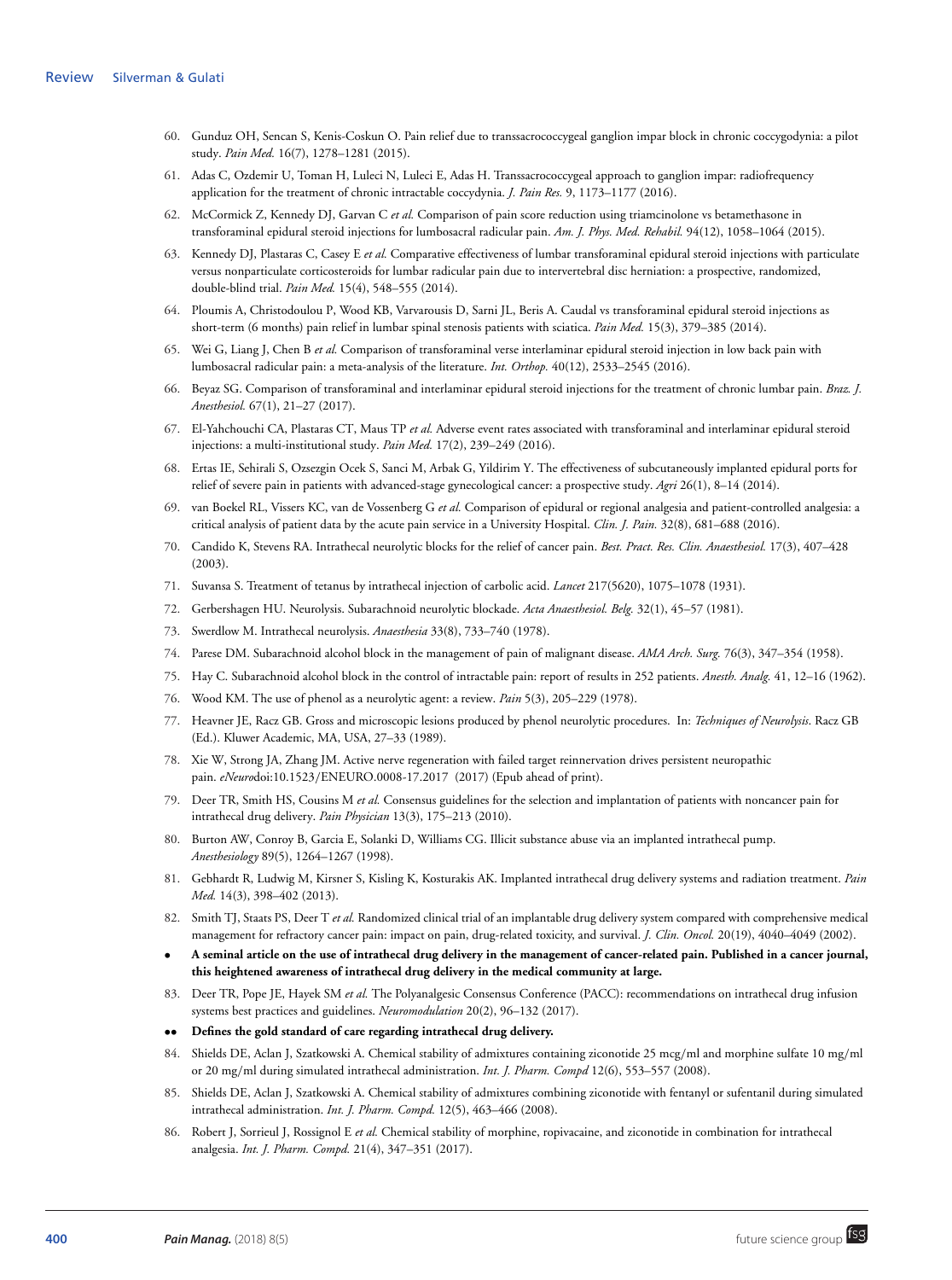- 87. McGuire D, Bowersox S, Fellmann JD, Luther RR. Sympatholysis after neuron-specific, N-type, voltage-sensitive calcium channel blockade: first demonstration of N-channel function in humans. *J. Cardiovasc. Pharmacol.* 30(3), 400–403 (1997).
- 88. Staats PS, Yearwood T, Charapata SG *et al.* Intrathecal ziconotide in the treatment of refractory pain in patients with cancer or AIDS: a randomized controlled trial. *JAMA* 291(1), 63–70 (2004).
- 89. Wallace MS, Rauck RL, Deer T. Ziconotide combination intrathecal therapy: rationale and evidence. *Clin. J. Pain.* 26(7), 635–644 (2010).
- 90. Hettiarachchi HD, Hsu Y, Harris TJ Jr, Penn R, Linninger AA. The effect of pulsatile flow on intrathecal drug delivery in the spinal canal. *Ann. Biomed. Eng.* 39(10), 2592–2602 (2011).
- 91. Hsu Y, Hettiarachchi HD, Zhu DC, Linninger AA. The frequency and magnitude of cerebrospinal fluid pulsations influence intrathecal drug distribution: key factors for interpatient variability. *Anesth. Analg.* 115(2), 386–394 (2012).
- 92. Bernards CM. Cerebrospinal fluid and spinal cord distribution of baclofen and bupivacaine during slow intrathecal infusion in pigs. *Anesthesiology* 105(1), 169–178 (2006).
- 93. Wallace M, Yaksh TL. Characteristics of distribution of morphine and metabolites in cerebrospinal fluid and plasma with chronic intrathecal morphine infusion in humans. *Anesth. Analg.* 115(4), 797–804 (2012).
- 94. Tangen KM, Hsu Y, Zhu DC, Linninger AA. CNS wide simulation of flow resistance and drug transport due to spinal microanatomy. *J. Biomech.* 48(10), 2144–2154 (2015).
- 95. Sigg J, Sonntag JC, Li J. Solubility and stability of intrathecal baclofen solutions at high concentrations: implications for chronic use in the synchromed VR infusion system: White Paper Medtronic Neurological, Minneapolis. Medtronic Neurological, MN, USA (2007).
- 96. Deer TR, Prager J, Levy R *et al.* Polyanalgesic consensus conference 2012: consensus on diagnosis, detection, and treatment of catheter-tip granulomas (inflammatory masses). *Neuromodulation* 15, 483–495 (2012).
- 97. Cabbell KL, Taren JA, Sagher O. Spinal cord compression by catheter granulomas in high-dose intrathecal morphine therapy: case report. *Neurosurgery* 42(5), 1176–1180 (1998).
- 98. Jackson TP, Lonergan DF, Todd RD, Martin PR. Intentional intrathecal opioid detoxification in 3 patients: characterization of the intrathecal opioid withdrawal syndrome. *Pain Pract.* 13(4), 297–309 (2013).
- 99. Lee HM, Ruggoo V, Graudins A. Intrathecal clonidine pump failure causing acute withdrawal syndrome with 'stress-induced' cardiomyopathy. *J. Med. Toxicol.* 12(1), 134–138 (2016).
- 100. Mohammed I, Hussain A. Intrathecal baclofen withdrawal syndrome a life-threatening complication of baclofen pump: a case report. *BMC Clin. Pharmacol.* 4, 6 (2004).
- 101. Klimo P Jr, Kestle JR, Schmidt MH. Clinical trials and evidence-based medicine for metastatic spine disease. *Neurosurg. Clin. N. Am.* 15(4), 549–564 (2004).
- 102. Kassamali RH, Ganeshan A, Hoey ET, Crowe PM, Douis H, Henderson J. Pain management in spinal metastases: the role of percutaneous vertebral augmentation. *Ann. Oncol.* 22(4), 782–786 (2011).
- 103. Kam NM, Maingard J, Kok HK *et al.* Combined vertebral augmentation and radiofrequency ablation in the management of spinal metastases: an update. *Curr. Treat. Options Oncol.* 18(12), 74 (2017).
- 104. Munk PL, Rashid F, Heran MK *et al.* Combined cementoplasty and radiofrequency ablation in the treatment of painful neoplastic lesions of bone. *J. Vasc. Interv. Radiol.* 20(7), 903–911 (2009).
- 105. Reyes M, Georgy M, Brook L *et al.* Multicenter clinical and imaging evaluation of targeted radiofrequency ablation (t-RFA) and cement augmentation of neoplastic vertebral lesions. *J. Neurointerv. Surg.* 10(2), 176–182 (2018).
- 106. Kobayashi T, Arai Y, Takeuchi Y *et al.* Phase I/II clinical study of percutaneous vertebroplasty (PVP) as palliation for painful malignant vertebral compression fractures (PMVCF): JIVROSG-0202. *Ann. Oncol.* 20(12), 1943–1947 (2009).
- 107. Berenson J, Pflugmacher R, Jarzem P *et al.* Balloon kyphoplasty versus non-surgical fracture management for treatment of painful vertebral body compression fractures in patients with cancer: a multicentre, randomised controlled trial. *Lancet Oncol.* 12(3), 225–235 (2011).
- 108. Health Quality Ontario. Vertebral augmentation involving vertebroplasty or kyphoplasty for cancer-related vertebral compression fractures: an economic analysis. *Ont. Health Technol. Assess. Ser.* 16(12), 1–34 (2016).
- 109. Chew C, Craig L, Edwards R, Moss J, O'Dwyer PJ. Safety and efficacy of percutaneous vertebroplasty in malignancy: a systematic review. *Clin. Radiol.* 66(1), 63–72 (2011).
- 110. Tsoumakidou G, Too CW, Koch G *et al.* CIRSE guidelines on percutaneous vertebral augmentation. *Cardiovasc. Intervent. Radiol.* 40(3), 331–342 (2017).
- 111. Halpin RJ, Bendok BR, Liu JC. Minimally invasive treatments for spinal metastases: vertebroplasty, kyphoplasty, and radiofrequency ablation. *J. Support. Oncol.* 2(4), 339–351 (2004).
- 112. Deibert CP, Gandhoke GS, Paschel EE, Gerszten PC. A longitudinal cohort investigation of the development of symptomatic adjacent level compression fractures following balloon-assisted kyphoplasty in a series of 726 patients. *Pain Physician* 19(8), 1167–1172 (2016).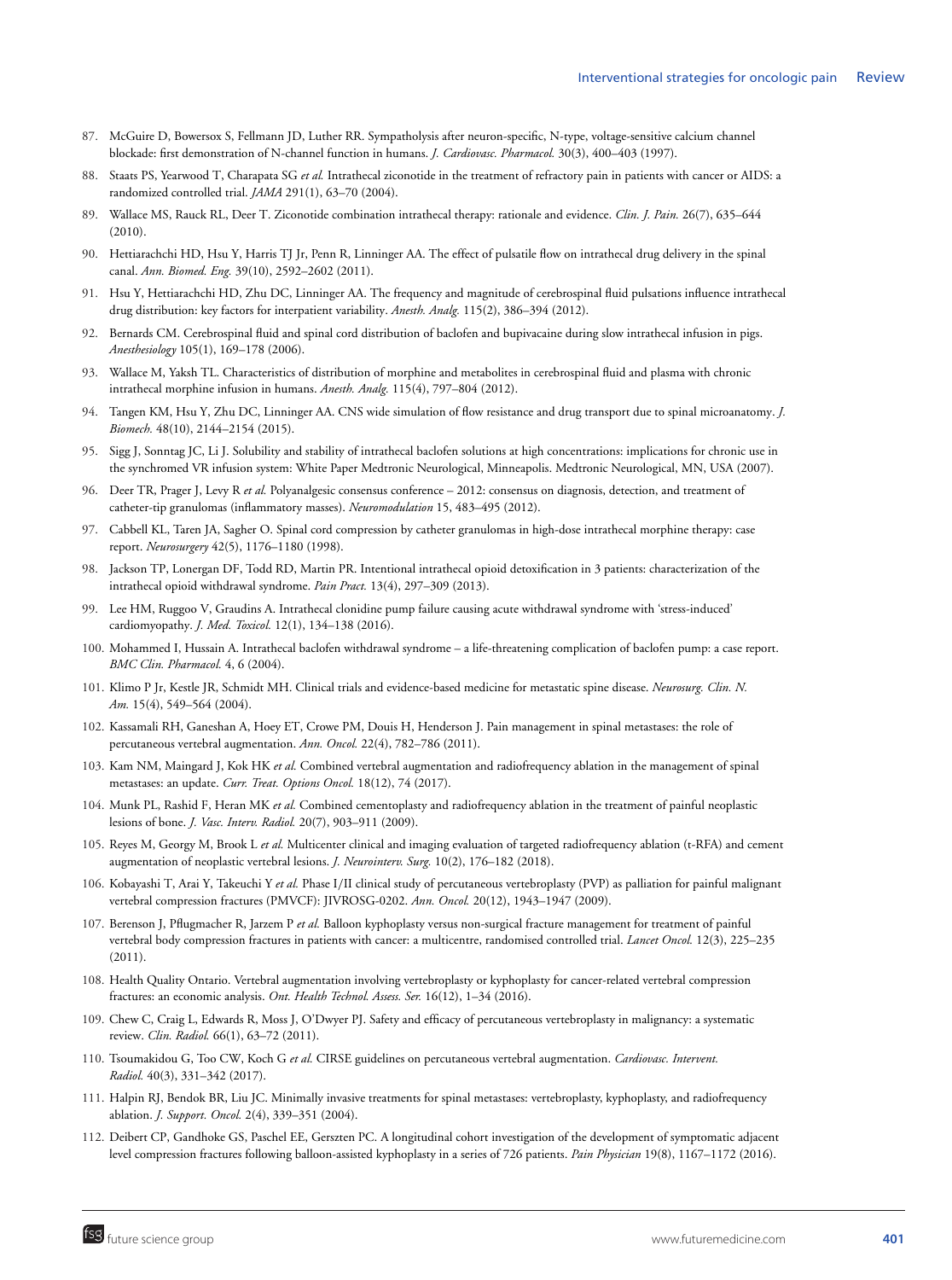- 113. Li G, Xue M, Chen W, Yi S. Efficacy and safety of radiofrequency ablation for lung cancers: a systematic review and meta-analysis. *Eur. J. Radiol.* 100, 92–98 (2018).
- 114. Chung SR, Suh CH, Baek JH, Park HS, Choi YJ, Lee JH. Safety of radiofrequency ablation of benign thyroid nodules and recurrent thyroid cancers: a systematic review and meta-analysis. *Int. J. Hyperthermia* 33(8), 920–930 (2017).
- 115. Kurup AN, Morris JM, Callstrom MR. Ablation of musculoskeletal metastases. *AJR Am. J. Roentgenol.* 209(4), 713–721 (2017).
- 116. Puijk RS, Ruarus AH, Scheffer HJ *et al.* Percutaneous liver tumour ablation: image guidance, endpoint assessment, and quality control. *Can. Assoc. Radiol. J.* 69(1), 51–62 (2018).
- 117. Maciolek KA, Abel EJ, Best SL *et al.* Percutaneous microwave ablation for local control of metastatic renal cell carcinoma. *Abdom. Radiol. (NY).* (2018).
- 118. Yoong J, Chandra RV, William L *et al.* Percutaneous sacroplasty for painful bone metastases: a case report. *Pain Pract.* 17(7), 945–951 (2017).
- 119. Dmytriw AA, Talla K, Smith R. Percutaneous sacroplasty for the management of painful pathologic fracture in a multiple myeloma patient: case report and review of the literature. *Neuroradiol. J.* 30(1), 80–83 (2017).
- 120. Cho S, Park HS, Kim DY, Kim CH, Chung RK, Kim YJ. Percutaneous sacroplasty under fluoroscopic guidance combined with epidurogram for sacral insufficiency fracture resulting from metastatic tumor and osteoporosis. *Pain Physician* 19(3), 473–480 (2016).
- 121. Agarwal V, Sreedher G, Weiss KR, Hughes MA. Sacroplasty for symptomatic sacral hemangioma: a novel treatment approach. A case report. *Interv. Neuroradiol.* 19(2), 245–249 (2013).
- 122. Moussazadeh N, Laufer I, Werner T *et al.* Sacroplasty for cancer-associated insufficiency fractures. *Neurosurgery* 76(4), 446–450 (2015).
- 123. Pereira LP, Clarençon F, Cormier E et al. Safety and effectiveness of percutaneous sacroplasty: a single-centre experience in 58 consecutive patients with tumours or osteoporotic insufficient fractures treated under fluoroscopic guidance. *Eur. Radiol.* 23(10), 2764–2772 (2013).
- 124. Chai T, Suleiman ZA, Roldan CJ. Unilateral lower extremity pain due to malignancy managed with cordotomy: a case report. *PMR* S1934–1482(17), 31293–31295 (2017).
- 125. Feizerfan A, Antrobus JHL. Role of percutaneous cervical cordotomy in cancer pain management. *Contin. Educ. Anaesth. Crit. Care Pain* 14(1), 23–26 (2014).
- 126. Kanpolat Y. The surgical treatment of chronic pain: destructive therapies in the spinal cord. *Neurosurg. Clin. N. Am.* 15(3), 307–317 (2004).
- 127. Fitzgibbon DR. Percutaneous CT-guided C1-2 cordotomy for intractable cancer pain. *Curr. Pain Headache Rep.* 13(4), 253–255 (2009).
- 128. Nashold BS Jr, el-Naggar A, Mawaffak Abdulhak M, Ovelmen-Levitt J, Cosman E. Trigeminal nucleus caudalis dorsal root entry zone: a new surgical approach. *Stereotact. Funct. Neurosurg.* 59(1-4), 45–51 (1992).
- 129. Kanpolat Y, Tuna H, Bozkurt M, Elhan AH. Spinal and nucleus caudalis dorsal root entry zone operations for chronic pain. *Neurosurgery* 62(3), 235–242 (2008).
- •• **Provides an excellent review of the relevant anatomy and description of the approach to stereotactic destruction of central pain pathways.**
- 130. Kanpolat Y, Kahilogullari G, Ugur HC, Elhan AH. Computed tomography-guided percutaneous trigeminal tractotomy-nucleotomy. *Neurosurgery* 63(1), 147–153 (2008).
- 131. Sindou M, Goutelle A. Surgical posterior rhizotomies for the treatment of pain. In: *Advances and Technical Standards in Neurosurgery*. Krayenbuhl H (Ed.). Springer-Verlag, Vienna, Austria, 10, 147–183 (1983).
- 132. Schvarcz JR. Functional exploration of the spinomedullary junction. *Acta. Neurochir. Suppl.* 24, 179–185 (1977).
- 133. Al-Chaer ED, Lawand NB, Westlund KN, Willis WD. Visceral nociceptive input into the ventral posterolateral nucleus of the thalamus: a new function for the dorsal column pathway. *J. Neurophysiol.* 76(4), 2661–2674 (1996).
- 134. Shealy CN, Tyner CF, Taslitz N. Physiological evidence of bilateral spinal projections of pain fibers in cats and monkeys. *J. Neurosurg.* 24, 708 (1966).
- 135. Gildenberg PL, Hirshberg RM. Limited myelotomy for the treatment of intractable cancer pain. *J. Neurol. Neurosurg. Psychiatry* 47(1), 94–96 (1984).
- 136. Nauta HJ, Hewitt E, Westlund KN, Willis WD Jr. Surgical interruption of a midline dorsal column visceral pain pathway. Case report and review of the literature. *J. Neurosurg.* 86(3), 538–542 (1997).
- 137. Robb K, Oxberry SG, Bennett MI, Johnson MI, Simpson KH, Searle RD. A cochrane systematic review of transcutaneous electrical nerve stimulation for cancer pain. *Cochrane Database Syst. Rev.* 3, CD006276 (2008).
- 138. Hurlow A, Bennett MI, Robb KA, Johnson MI, Simpson KH, Oxberry SG. Transcutaneous electric nerve stimulation (TENS) for cancer pain in adults. *Cochrane Database Syst. Rev.* 3, CD006276 (2012).
- 139. Loh J, Gulati A. The use of transcutaneous electrical nerve stimulation (TENS) in a major cancer center for the treatment of severe cancer-related pain and associated disability. *Pain Med.* 16(6), 1204–1210 (2015).